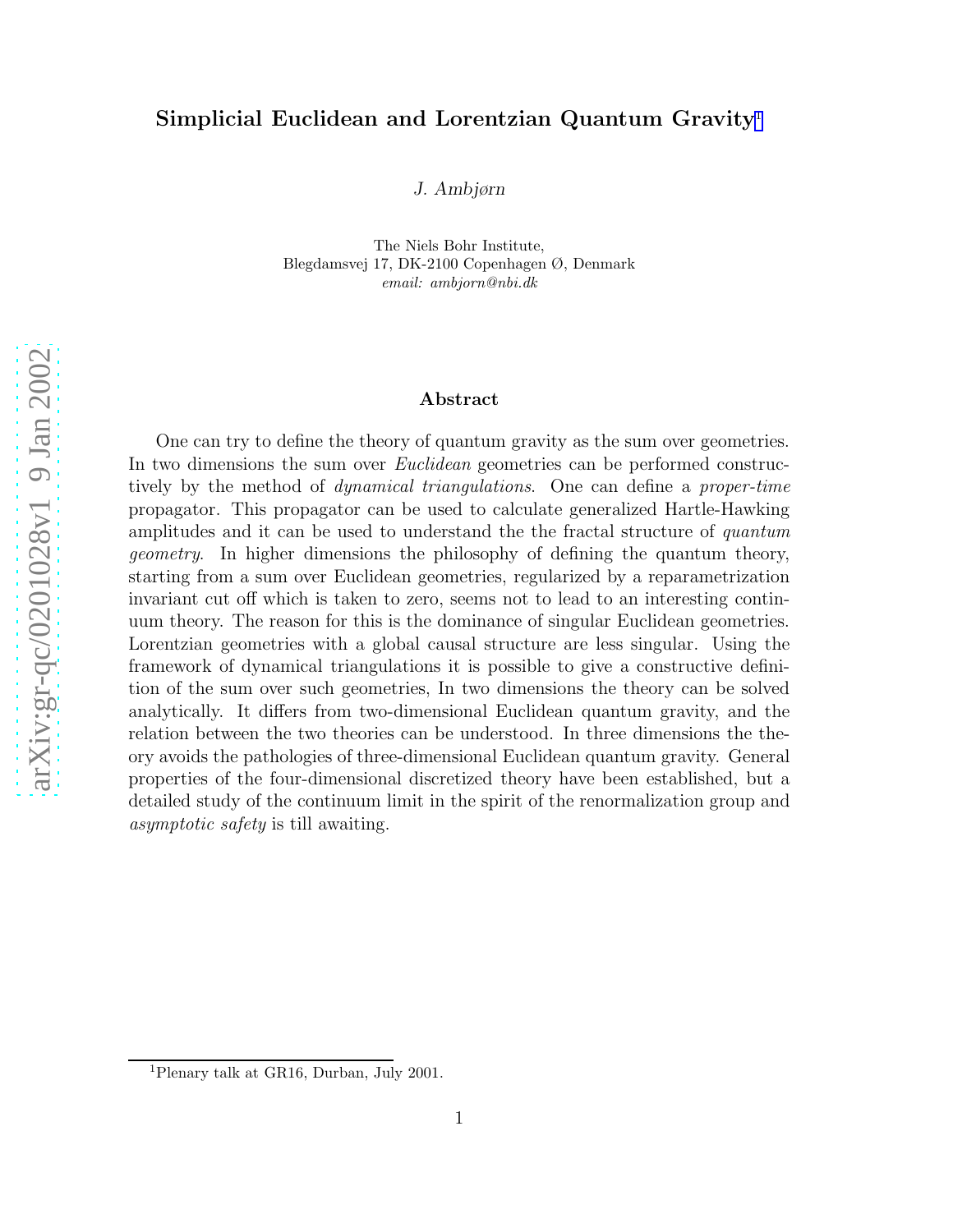### 1 Introduction

We are still searching for the theory of quantum gravity. While the four dimensional theory of quantum gravity may have to go beyond the conventional framework of quantum field theory it is possible to discuss two- and three-dimensional quantum gravity in terms of conventional field theoretical concepts. In this way one may hope to learn important lessons about the "real" theory of four-dimensional gravity, whether or not it can be defined as a non-perturbative quantum field theory.

Two-dimensional quantum gravity is an example of the subtlety present in a reparameterization invariant theory. In two dimensions the Einstein action is trivial as long as we do not sum over different topologies of space-time (which we are not attempting here). Thus we are left only with the cosmological term in the action and the classical theory is trivial. Diffeomorphism invariance ensures that no field degrees of freedom exist. Nevertheless, a finite number of quantum mechanical degrees of freedom survives, which still have a rich (quantum) geometrical description. Despite the fact that no field degrees of freedom exist, it still makes sense to talk about generalized Hartle-Hawking like amplitudes: the sum over all Euclidean two-geometries with boundaries of of lengths  $L_k$ ,  $k = 1, \ldots, n$ . Similarly one can define the concept of correlators, depending on geodesic distance and show that standard concepts, derived from Euclidean quantum field theory or the theory of critical phenomena, make sense even in a framework of fluctuating geometries.

Three-dimensional quantum gravity can be addressed in the same spirit. The new aspects of three-dimensional quantum gravity compared to two-dimensional quantum gravity are the following: the theory is a perturbative non-renormalizable theory in the gravitational coupling constant and the Euclidean action is unbounded from below. It is thus a priori unclear how to make sense of an Euclidean threedimensional path integral. On the other hand we know that the conformal factor only appears as a constraint in a reduced phase-space quantization and thus should not really pose a problem in a Lorentzian quantization of three-dimensional quantum gravity. It is of interest to understand if it is possible at all to think about threedimensional quantum gravity as a path integral involving the sum over a certain class of three-dimensional Euclidean geometries of a given topology.

Contrary to the situation in two dimensions this "purely" Euclidean approach has not been successful in three dimensions. This led to the concept of "Lorentzian" gravity, the idea being that only Lorentzian geometries with a global causal structure should be included in the path integral, and that a possible rotation to Euclidean geometries should respect this. Returning to two-dimensional quantum gravity where analytic solutions can be found, one can implement this program and one finds that Lorentzian quantum gravity is different from Euclidean quantum gravity. Using proper-time as an evolution parameter, two-dimension Euclidean quantum gravity can be understood as two-dimensional Lorentzian quantum gravity where it is possible to create at each space-time point a baby universe, which at later proper-time remains separated from the "parent" universe. In three-dimensions the path-integral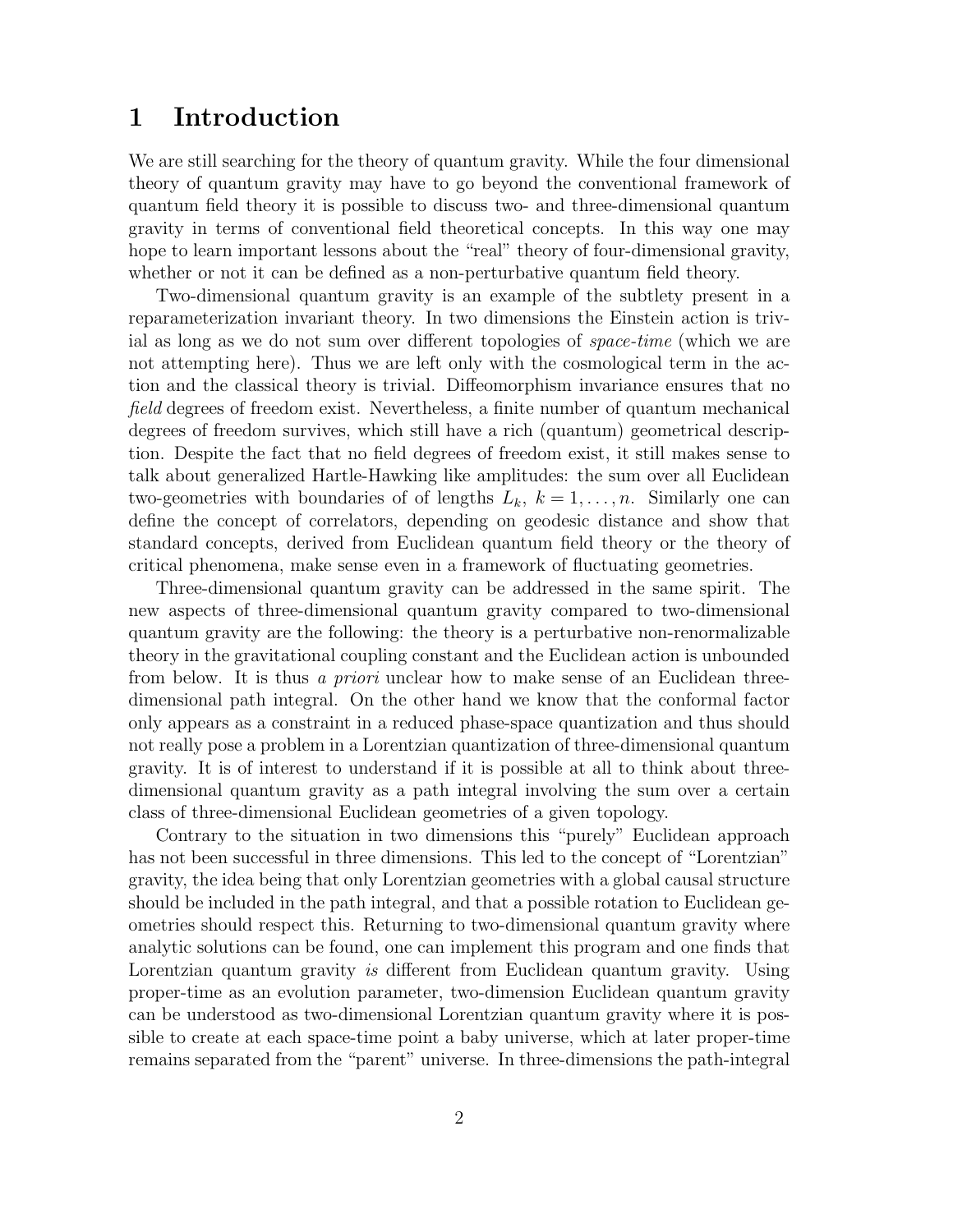<span id="page-2-0"></span>over Lorentzian geometries can be studied by numerical as well as analytical methods, and it seems an interesting candidate for a theory of quantum gravity, defined as the sum over geometries, with relative weights dictated by the Einstein-Hilbert action.

### 2 Non-perturbative regularization

In a theory of quantum gravity it is not enough to study perturbation theory. The examples of the  $\phi^4$  field theory and  $QCD$  in four dimensions illustrates this. Both theories have well defined perturbative expansions, and observables can be calculated to any order in the coupling constant in both theories. Since both theories are renormalizable one can express the observables entirely in terms of the renormalized mass and coupling constant. However, it does not ensure that a genuine quantum field exists without a cut-off. In order to address this question one first has to define the theory outside perturbation theory and then show that observables calculated in the non-perturbatively defined theory become independent of a possible cut-off, used in the definition of the non-perturbative framework. Finally, one can then discuss to what extend the perturbation expansion, which is usually at most an asymptotic expansion, contains information about the non-perturbatively defined theory.

All the evidence suggests that  $QCD$  exists as a genuine quantum field theory in four-dimensional space-time. One needs a cut-off at an intermediate step when defining the theory, but this cut off will never show up in any continuum physical observables. The situation is opposite for the  $\phi^4$  theory. It seems impossible to define a non-trivial theory where the renormalized coupling constant is different from zero when the cut-off is removed. This situation is of course already hinted by low order perturbation theory where one observes a Landau pole at large energies.

In the case of a  $\phi^4$  theory, as it appears for instance in the Standard Model, one considers it as an effective low energy approximation to a more more elaborate, yet to be understood, theory at the GUT scale or the Planck scale. Clearly, if we want to apply conventional quantum field theoretical concepts to the theory of quantum gravity, such a situation is not good enough: it has to be a quantum theory independent of cut-off in the same way as  $QCD$ , since the quantum phenomena we want to consider take place precisely at the Planck scale. In order to understand whether or not the theory exists as a conventional quantum theory a non-perturbative framework is thus mandatory.

For non-Abelian gauge theories and the  $\phi^4$  scalar field theory the use of a spacetime lattice has provided a useful regularization, in particularly when combined with the use of Monte Carlo simulations, taking advantage of the fast present days computers. It has allowed us to related Euclidean quantum field theory to the statistical theory of critical phenomena. Stated very shortly Euclidean quantum field theories can be extracted from second order phase transitions of generalized spin systems defined on the lattice. The way the continuum field theory is recovered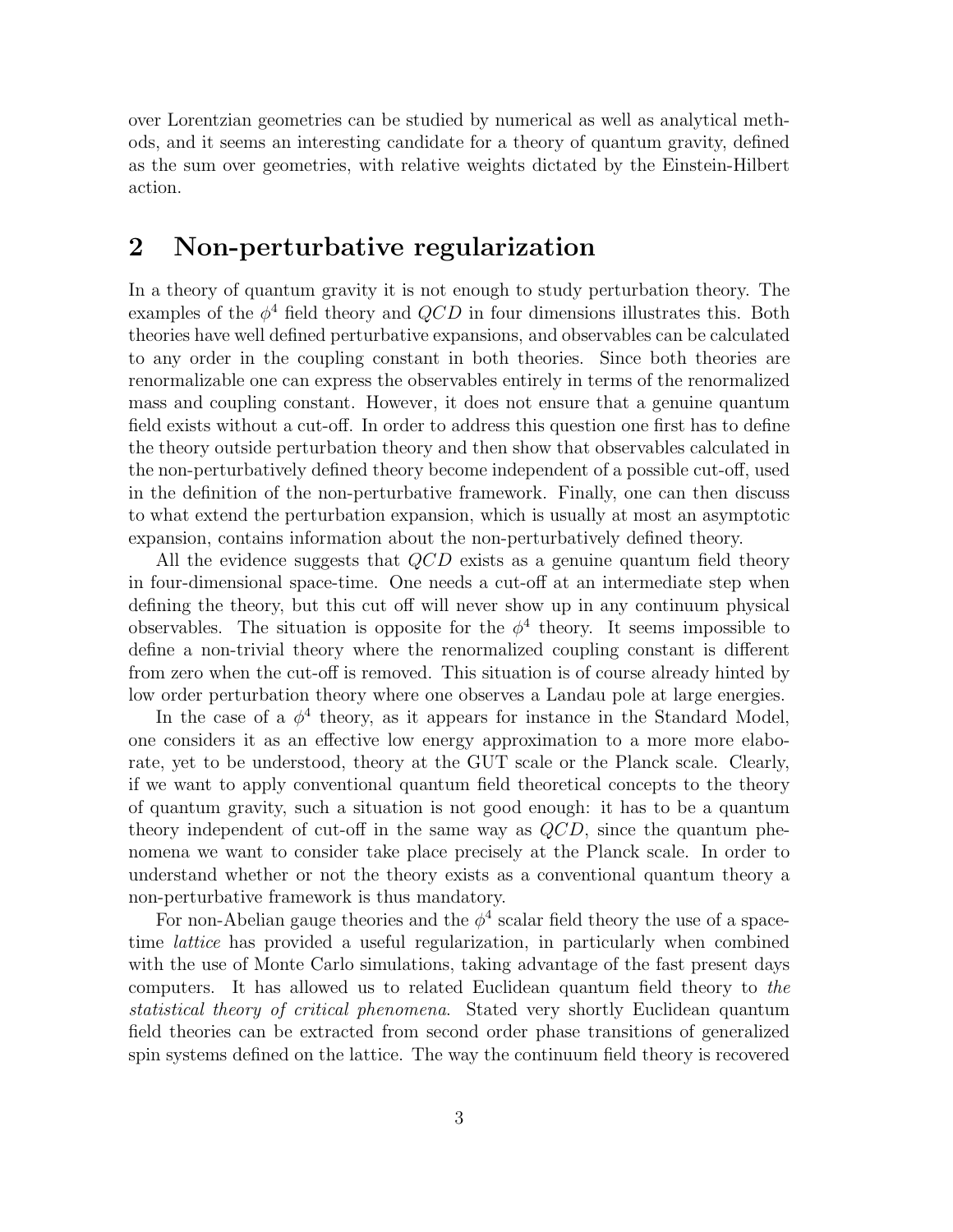from the lattice spin model is as follows: by fine-tuning the coupling constants of the model, generically denoted  $\lambda$ , one can approach the phase transition point  $\lambda_c$ . The spin-spin correlation length  $\xi$ , measured in lattice spacings, will diverge as

$$
\xi(\lambda) \sim \frac{1}{|\lambda - \lambda_c|^\nu}.\tag{1}
$$

The lattice spacing a serves as the cut-off. By Fourier transformation it is seen that the (lattice) momentum must be less that  $\pi/a$ . We introduce the physical correlation length L as  $L = \xi(\lambda) \cdot a$ . One now take the limit

$$
L = \xi(\lambda) \cdot a \quad \text{fixed}, \quad \xi(\lambda) \to \infty, \quad a \to 0. \tag{2}
$$

From eq. (1) we see that the interpretation of this continuum limit is that while the correlation length measured in lattice units diverges when  $\lambda \to \lambda_c$ , the lattice spacing (the cut-off) goes to zero as:

$$
a(\lambda) \sim |\lambda - \lambda_c|^\nu \quad \text{for} \quad \lambda \to \lambda_c. \tag{3}
$$

In this scaling limit the lattice becomes increasingly fine-grained compared to the physical correlation length L. The lattice structure becomes unimportant for the physics associated with these long range fluctuations and Euclidean invariance will be restored for the physics related to these fluctuations. Let  $\phi(x_n)$  denote the spin at lattice point  $x_n = n \cdot a$ . Since the spin correlation functions will behaves

$$
\langle \phi(x_n)\phi(0)\rangle \sim \mathrm{e}^{-n/\xi(\lambda)} \sim \mathrm{e}^{-x_n/L} \tag{4}
$$

for large n, we see that the *renormalized physical mass* should be identified with  $1/L$ :

$$
m_{ph} = 1/L. \tag{5}
$$

The choice of physical correlation length in (2) is equivalent to a choice of renormalized mass in the continuum quantum field theory. We have used  $\lambda$  as a generic coupling constant and usually the "spin" system will have a number of coupling constants. Combined fine-tuning will allow to fix in addition the other renormalized coupling constants of the continuum theory. Finally the lattice "spin"  $\phi(x_n)$ is assigned a dimension from the short distance behavior of the spin-spin correlation function. In eq. (4) it was assumed that  $n \gg \xi(\lambda)$ . In the opposite limit  $1 \ll n \ll \xi(\lambda)$  one expects

$$
\langle \phi(x_n)\phi(0)\rangle \sim n^{-d+2+\eta} \sim \frac{a^{d-2+\eta}}{x_n^{d-2+\eta}}, \quad a \ll x_n \ll L. \tag{6}
$$

The factor  $a^{d-2+\eta}$  reflects the scaling dimension of the *physical* field

$$
\phi_{phys} = a^{-(d-2+\eta)/2} \phi_{lattice},\tag{7}
$$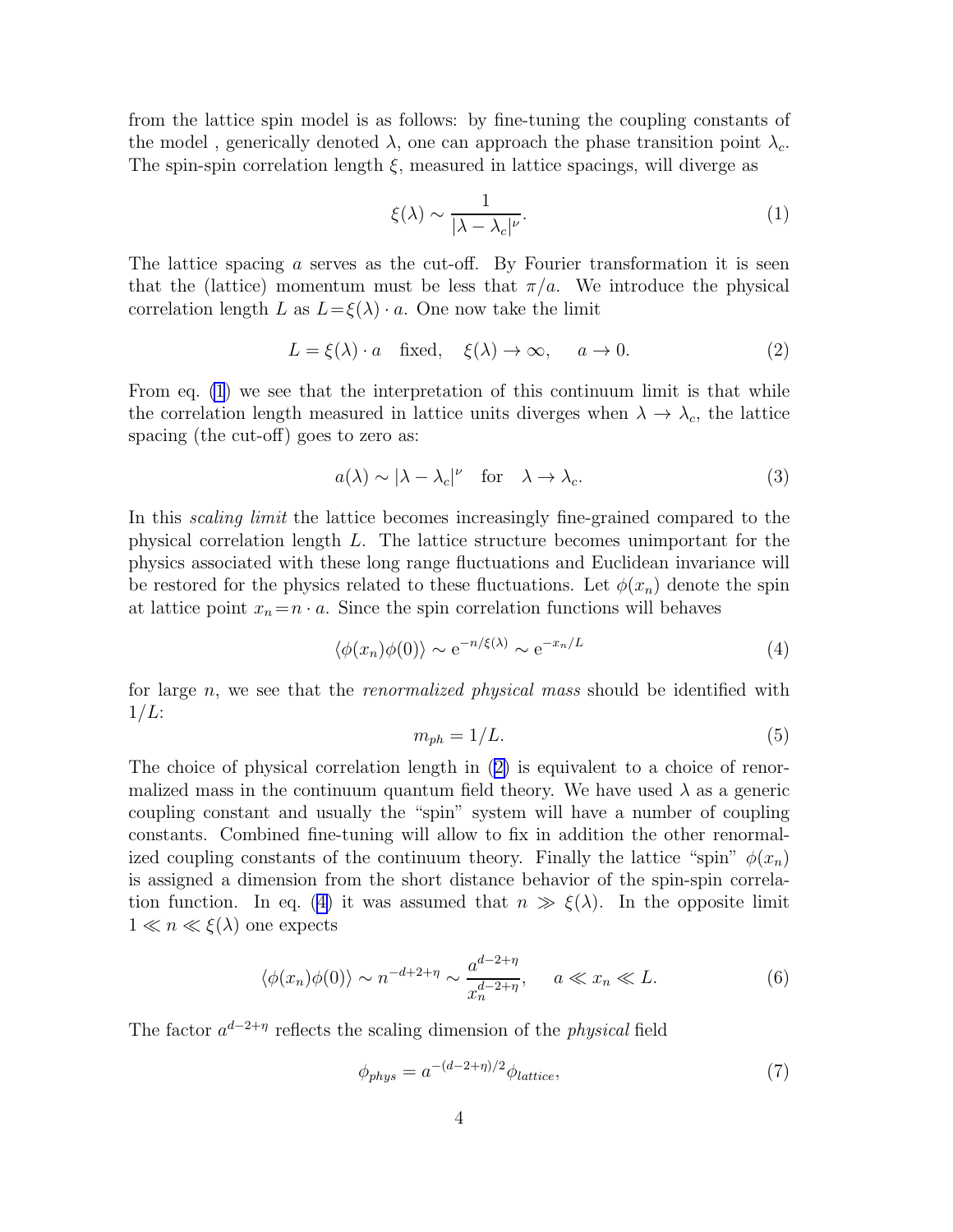and the *anomalous scaling dimension*  $\eta$  is related to wave function renormalization.

This way of defining a quantum field theory is closely related to use of the renormalization group in quantum field theory and it emphasizes the concept of universality: many different "spin" systems defined on lattices will lead to the same class of continuum field theories, characterized by *critical exponents* like  $\nu$  and  $\eta$ . One can imagine an idealized spin system where all possible spin interactions are included in the spin Hamiltonian. The key assumption is then that in this infinite dimensional coupling constant space the critical surfaces where one can define continuum theories are of *finite co-dimensions*. Thus there is only a finite number of coupling constants which need to be fine-tuned in order that the system becomes critical. Translated to continuum physics only a finite number of coupling constants need renormalizations. In the context of a perturbative expansion around free field theory this leads to the usual concept of renormalizable theories. But the philosophy also applies to expansions about non-trivial critical points where there exist no free fields. Since four-dimensional quantum gravity is not renormalizable viewed as a perturbation theory around flat space, the simplest possible scenario still using the framework of conventional quantum field theory is that of a non-trivial fixed point in the sense described above. In the context of quantum gravity this was first emphasized by Weinberg, who called it "asymptotic safety" since only a finite number of coupling constants needed adjustment in order to recover continuum physics.

While the lattice formulation of quantum field theories has the virtues mentioned above it also has a number of drawbacks:

- (1) The lattice formulation is usually not a convenient framework for analytic calculations.
- (2) space-time symmetries are explicitly broken. In particular, the lattice seems not to be the best regularization for theories with local space-time symmetries.

It is no necessarily so. Two-dimensional Euclidean quantum gravity provides a counter example. There exists a simple lattice regularization of 2d Euclidean quantum gravity, called dynamical triangulation, which is

- (1) convenient for analytic calculations,
- (2) has no problems recovering the diffeomorphism invariant continuum limit,
- (3) is defined directly on the space of geometries,
- (4) serves as a textbook example of universality when viewed as a statistical field theory.

The use of dynamical triangulations<sup>2</sup> is an attempt to approximate the space of geometries by the class of piecewise linear geometries which can be constructed from

<sup>&</sup>lt;sup>2</sup>The concept "Dynamical triangulations" was introduced in  $[1, 2, 3, 4]$  $[1, 2, 3, 4]$  $[1, 2, 3, 4]$  $[1, 2, 3, 4]$  mainly in an attempt to provide a non-perturbative definition of the bosonic string.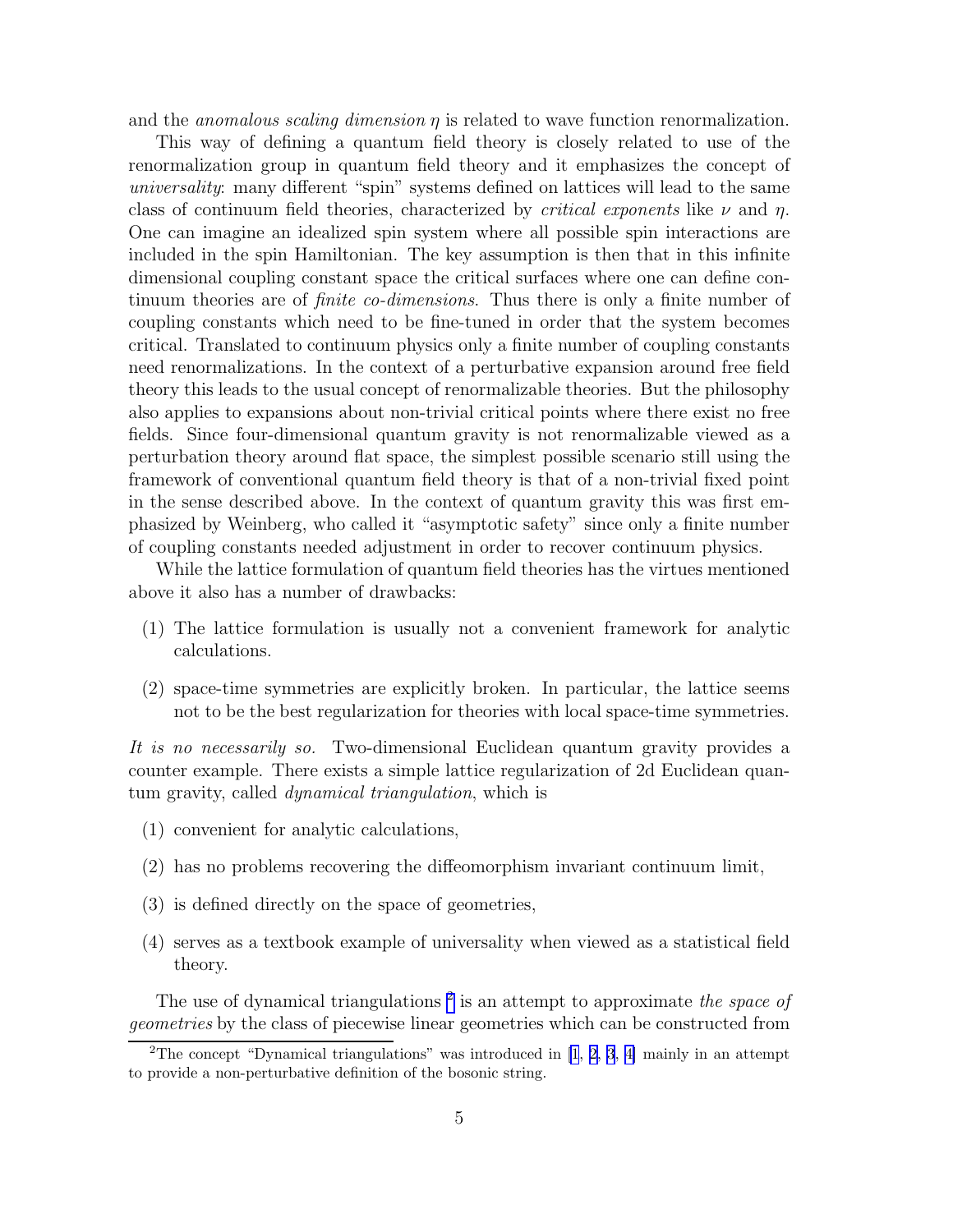an elementary building block. In two dimensions the building block is an equilateral triangle and the piecewise linear geometries are obtained by gluing together the triangles in all possible ways consistent with a given two-dimensional topology. If we consider the triangles as flat, the (piecewise linear) geometry is uniquely determined by the connectivity pattern of the triangulation. The length a of the links serves as the cut-off as for a regular lattice, and with the interpretation given here it is a diffeomorphism invariant cut-off, since we work directly with geometries. The hope is that when  $a \to 0$  this set of geometries will be "dense" in the set of all geometries which enters into the path integral. Also, it is important to understand that in the spirit of universality there is nothing special about the use of equilateral triangles. For instance, one could have used squares as building blocks, and if we wanted a piecewise linear geometry associated with such generalized "quadrangulations" one could subdivide the square into two triangles at one of the diagonals, considering each triangle as "flat". The results we will mention in the following will indeed be independent of such details.

Using a lattice to define the path integral also includes defining the discretized action. In conventional lattice theories the action is usually chosen such that it for  $a \rightarrow 0$  converges to the classical continuum action of the field theory one tries to quantize. There is a large freedom in choosing such discretized actions, all leading to the same continuum theory by the universality mentioned above. In the case of piecewise linear geometries the Einstein-Hilbert action can actually be implemented entirely in terms of the piecewise linear geometry, as first noted by Regge[[5](#page-19-0)]. For a piecewise linear d-dimensional geometry the integrated curvature is

$$
\int d^d \xi \sqrt{g} R = \sum_{\sigma_{d-2}} V(\sigma_{d-2}) \varepsilon(\sigma_{d-2}), \tag{8}
$$

where  $\sigma_{d-2}$  denotes a (d–2)-dimensional simplex in the d-dimensional triangulation,  $V(\sigma_{d-2})$  the volume of the simplex and  $\varepsilon(\sigma_{d-2})$  the deficit angle associated with the simplex. Eq.  $(8)$  is "exact" in the sense that it is the natural curvature one can associate to a piecewise linear geometry. As an example it leads to Eulers formula in the case of two-dimensional manifolds.

In our case it becomes even simpler because the piecewise linear geometries are constructed from a fundamental building block. The space-time volume is thus proportional to the total number of building blocks and the curvature associated with a  $(d-2)$ -simplex  $\sigma_{d-2}$  is related to the number  $o(\sigma_{d-2})$  of d-simplices sharing it in the following way: call the angle in a d-simplex between two  $(d-1)$ -simplices sharing a  $(d-2)$ -simplex  $\theta$ . Then the deficit angle associated with  $\sigma_{d-2}$  is

$$
\varepsilon(\sigma_{d-2}) = 2\pi - \theta \, o(\sigma_{d-1}).\tag{9}
$$

The Einstein-Hilbert action

$$
S[g] = -\frac{1}{G} \int d^d \xi \sqrt{g} R + \Lambda \int d^d \xi \sqrt{g}
$$
 (10)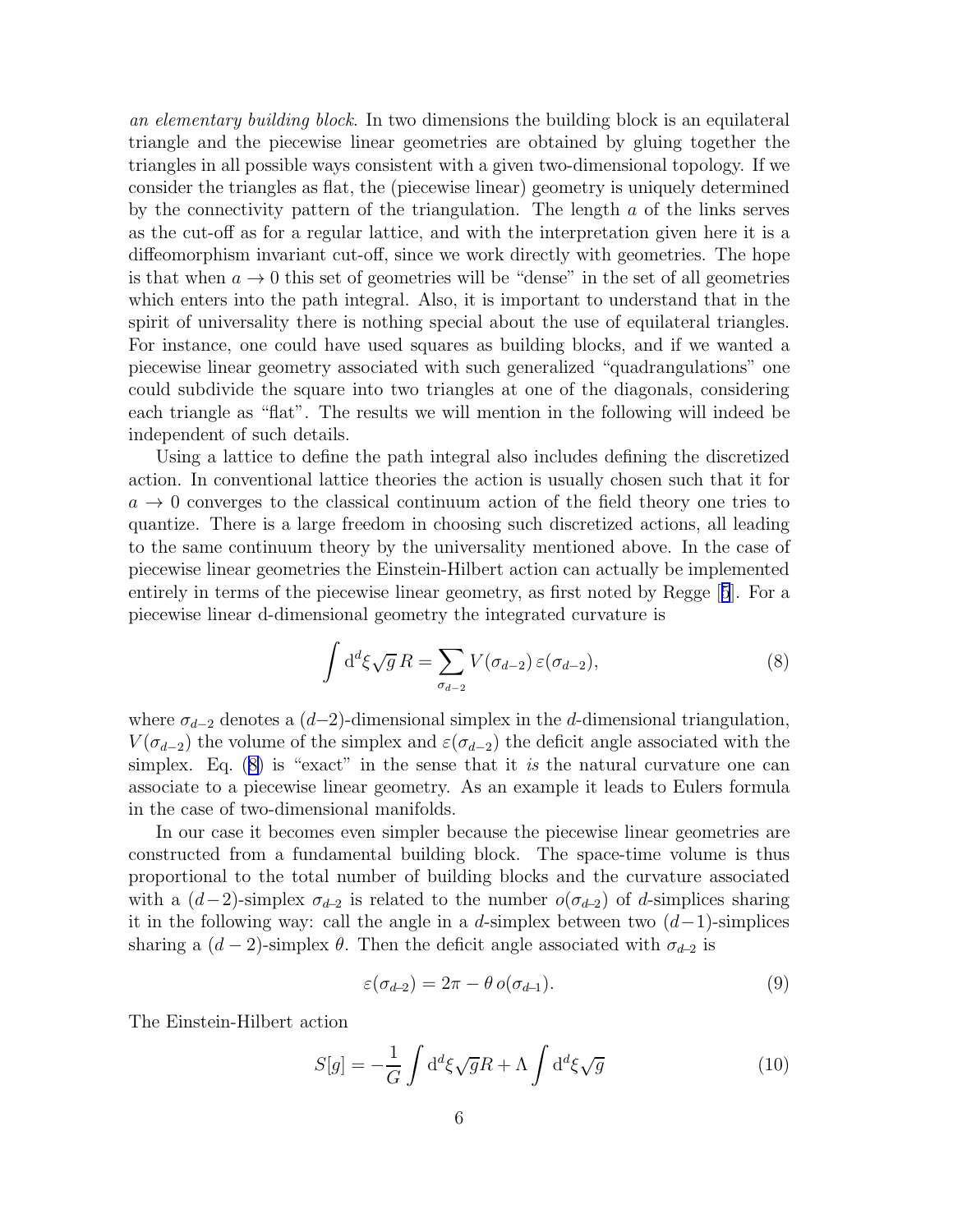associated with this kind of piecewise linear geometries is thus very simple and can be expressed as

$$
S_T = -k_{d-2}N_{d-2}(T) + k_dN_d, \tag{11}
$$

where  $N_{d-2}(T)$  denotes the number of  $(d-2)$ -simplices and  $N_d(T)$  denotes the number of d-simplices of the triangulation T. The dimensionless coupling constants  $k_{d-2}$  and  $k_d$  are related to the coupling constants G and  $\Lambda$  as

$$
k_{d-2} \sim \frac{a^{d-2}}{G}, \qquad k_d \sim \frac{a^{d-2}}{G} + a^d \Lambda. \tag{12}
$$

This has the implication that in any dimension the calculation of the functional integral associated with the Einstein-Hilbert action is purely combinatorial:

$$
Z(G,\Lambda) = \int \mathcal{D}[g_{\mu\nu}] \, \mathrm{e}^{-S[g]} \quad \to \quad Z(k_{d-2},k_d) = \sum_T \mathrm{e}^{-S_T},\tag{13}
$$

where the sum can be rewritten as

$$
Z(x,y) = \sum_{N_d,N_{d-2}} x^{N_d} y^{N_{d-2}} \mathcal{N}(N_d, N_{d-2}).
$$
\n(14)

In this formula  $x = e^{k_{d-2}}$ ,  $y = e^{-k_d}$  and  $\mathcal{N}(N_d, N_{d-2})$  denotes the *number* of different piecewise linear geometries one can construct from  $N_d$  simplices, having  $N_{d-2}$  (d–2)simplices. In this way the partition function  $Z(x, y)$  becomes the generating function for the numbers  $\mathcal{N}(N_d, N_{d-2})$  as it is used in standard combinatorial analysis. This kind of remarkable simplification is only possible because we have restricted the sum over geometries to the ones with can be constructed from the cut-off size building blocks and because the Einstein action by the Regge-prescription is very simple for piecewise linear geometries.

### 2.1 The continuum limit

The combinatorial aspect of the sum over geometries allows us to understand how to approach the continuum limit in the simplest situations: the number of geometries of a given space-time topology and space-time volume grows exponentially with space-time volume:

$$
\sum_{N_{d-2}} \mathcal{N}(N_{d-2}, N_d) \sim e^{k_d^c N_d + o(N_d)}.
$$
\n(15)

From this it follows that *for each value of*  $k_{d-2}$  there exists a critical value  $k_d^c(k_{d-2})$ such that

(1) For  $k_d > k_d^c(k_{d-2})$  the partition function  $Z(k_{d-2}, k_d)$  is convergent, while it is divergent for  $k_d < k_d^c(k_{d-2})$ .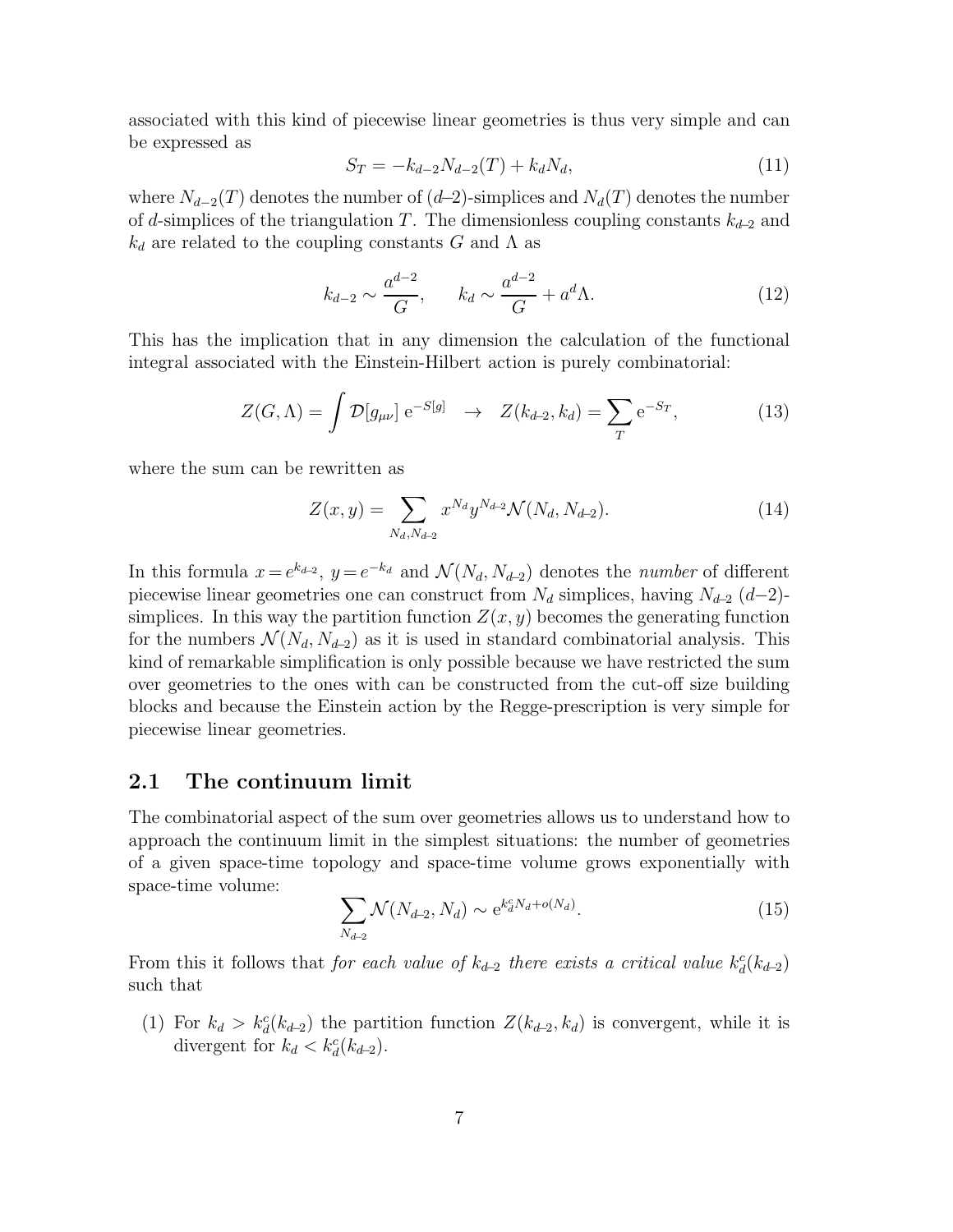(2) The *infinite volume limit* is obtained by fine-tuning  $k_d \rightarrow k_d^c(k_{d-2})$ . This can be viewed as an additive renormalization of the bare "cosmological" constant:

$$
k_d = k_d^c(k_{d-2}) + \Lambda a^d,\tag{16}
$$

where  $\Lambda$  is viewed as a renormalized cosmological constant.

(3) It might require an additional fine-tuning of  $k_{d-2}$  to obtain a *continuum limit*, if it exists at all. Such a fine-tuning can be viewed as a renormalization of the gravitational coupling constant. (The analogy with the spin models might be helpful: the infinite volume limit means that the lattice is infinite, but it does not imply that we have a continuum field theory. That might require a fine-tuning of the coupling constants of the spin model).

If a continuum limit of the kind discussed above can be constructed, the corresponding quantum field theory might serve as a candidate for the *asymptotic safe* non-renormalizable theory in the sense of Weinberg.

# 3 Two-dimensional Euclidean quantum gravity

#### 3.1 Hartle-Hawking wave functions

Two-dimensional gravity, defined via dynamical triangulations, serves as a test of some of the above mentioned ideas. The integral of the curvature term is a topological invariant in two dimensions. Thus, as long as we do not consider topology changes of space-time we can ignore the curvature term in two dimensions and we are left with the cosmological term. We write:

$$
Z_a(k_2) = \sum_T e^{-k_2 N_2(T)} = \sum_N e^{-k_2 N} \mathcal{N}(N), \qquad (17)
$$

where  $\mathcal{N}(N)$  denotes the number of different triangulations constructed from N equilateral triangles with link length a. Objects of interest in the context of quantum gravity are the (generalized) Hartle-Hawking wave functions where the geometry of spatial boundaries are kept fixed, and the amplitude for such a configuration is obtained by summing over all two-dimensional geometries which have the prescribed spatial boundary geometries. In two dimensions the geometry of the boundary is uniquely fixed by its length. In the regularization mentioned above a boundary will consist of l links of length a from the adjacent triangles. The length of the boundary is thus  $L=l \cdot a$ . The regularized Hartle-Hawking wave function can thus be written as

$$
G_a(l_1,\ldots,l_n;k_2) = \sum_{T(l_1,\ldots,l_n)} e^{-k_2 N_2(T)} = \sum_N e^{-k_2 N} \mathcal{N}_{l_1,\ldots,l_n}(N),\tag{18}
$$

where  $\mathcal{N}_{l_1,\dots,l_n}(N)$  denotes the number of different triangulations constructed from N triangles and with n boundaries consisting of  $l_1, \ldots, l_n$  links, respectively.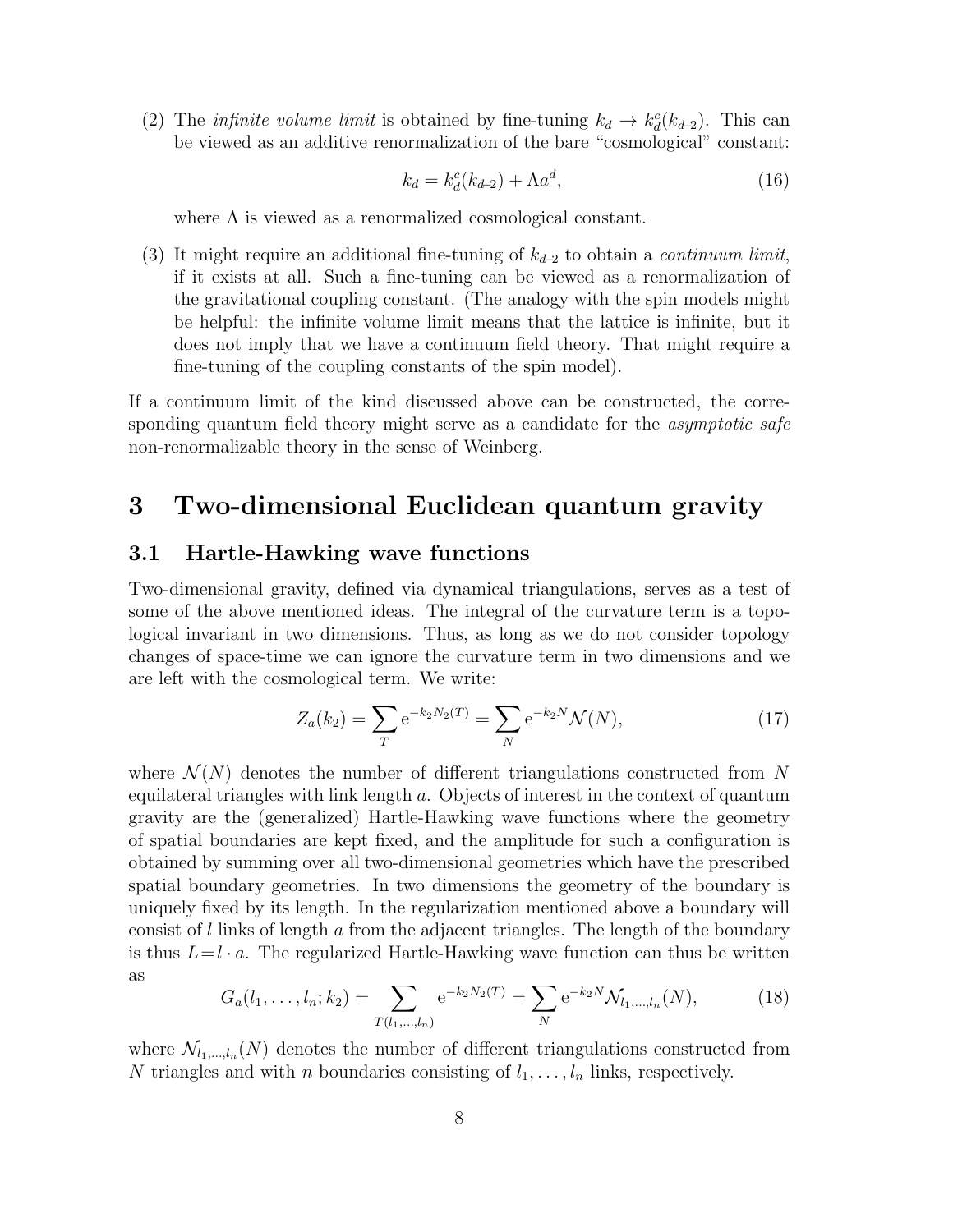It is seen that the calculation of  $Z_a(k_2)$  and  $G_a(l_1,\ldots,l_n;k_2)$  can be reduced to purely combinatorial problems: the counting of distinct triangulations of various kinds. One finds, using either combinatorial methods or so-called matrix models, that

$$
\mathcal{N}(N) \sim \mathrm{e}^{k_2^c N} N^{\gamma - 3},\tag{19}
$$

where ∼ means the leading asymptotic behavior when N is large, and where  $\gamma$ depends on the topology of two-dimensional space-time. For the simplest topology of a sphere  $\gamma = -1/2$ . Thus we find

$$
Z_a(k_2) \sim \sum_N e^{-(k_2 - k_2^c)N} N^{\gamma - 3} \sim \frac{1}{(k_2 - k_2^c)^{\gamma - 2}}.
$$
 (20)

One observes a singular structure for  $k_2 \to k_2^c$  which governs the large N behavior of the sum, and a continuum limit can be obtained by an additive renormalization of the cosmological constant:

$$
k_2 = k_2^c + a^2 \Lambda. \tag{21}
$$

An additive renormalization is expected since  $\Lambda$  has a positive mass dimension. The renormalization is "natural" in the sense that

$$
(k_2 - k_2^c)N = (\Lambda a^2)N = \Lambda(a^2N) = \Lambda V,\tag{22}
$$

where  $V$  denotes the continuum space-time volume. The partition function becomes

$$
Z_a(k_2) \sim (a^2 \Lambda)^{2-\gamma} \sim a^{2-\gamma} \cdot Z(\Lambda), \quad Z(\Lambda) = \Lambda^{2-\gamma}.
$$
 (23)

The divergent a-factor can be viewed as the kind of wave function renormalization which is always present in the path integral version of quantum field theory.

The counting can also be performed in the case of triangulations with boundaries. The result is as follows:

$$
\mathcal{N}_{l_1,\dots,l_n}(N) \sim e^{k_2 N} e^{k_b(l_1 + \dots + l_n)} N^{\gamma_n} (l_1 \cdots l_n)^{\gamma_b} F(l_i/\sqrt{N}).
$$
\n(24)

The exponential growth with  $N$  is counteracted by a renormalization of the cosmological constant as above while the exponential growth with respect to the boundary length can be controlled by adding a boundary cosmological constant to the action. This should anyway be done when we have space-like boundaries (see [\[6](#page-19-0)] for details). In this way we can take a continuum limit by scaling  $l_i \sim \sqrt{N}$ , which is what one expects from the canonical dimensions of boundaries and bulk in two-dimensional quantum gravity. The resulting continuum Hartle-Hawking wave functions can be found (see  $[6, 7]$  $[6, 7]$  $[6, 7]$ ). We list the results in the case three boundaries (which is particularly simple):

$$
G(L_1, L_2, L_3, \Lambda) = \Lambda^{-1/2} \sqrt{L_1 L_2 L_3} e^{-\sqrt{L}(L_1 + L_2 + L_3)}.
$$
 (25)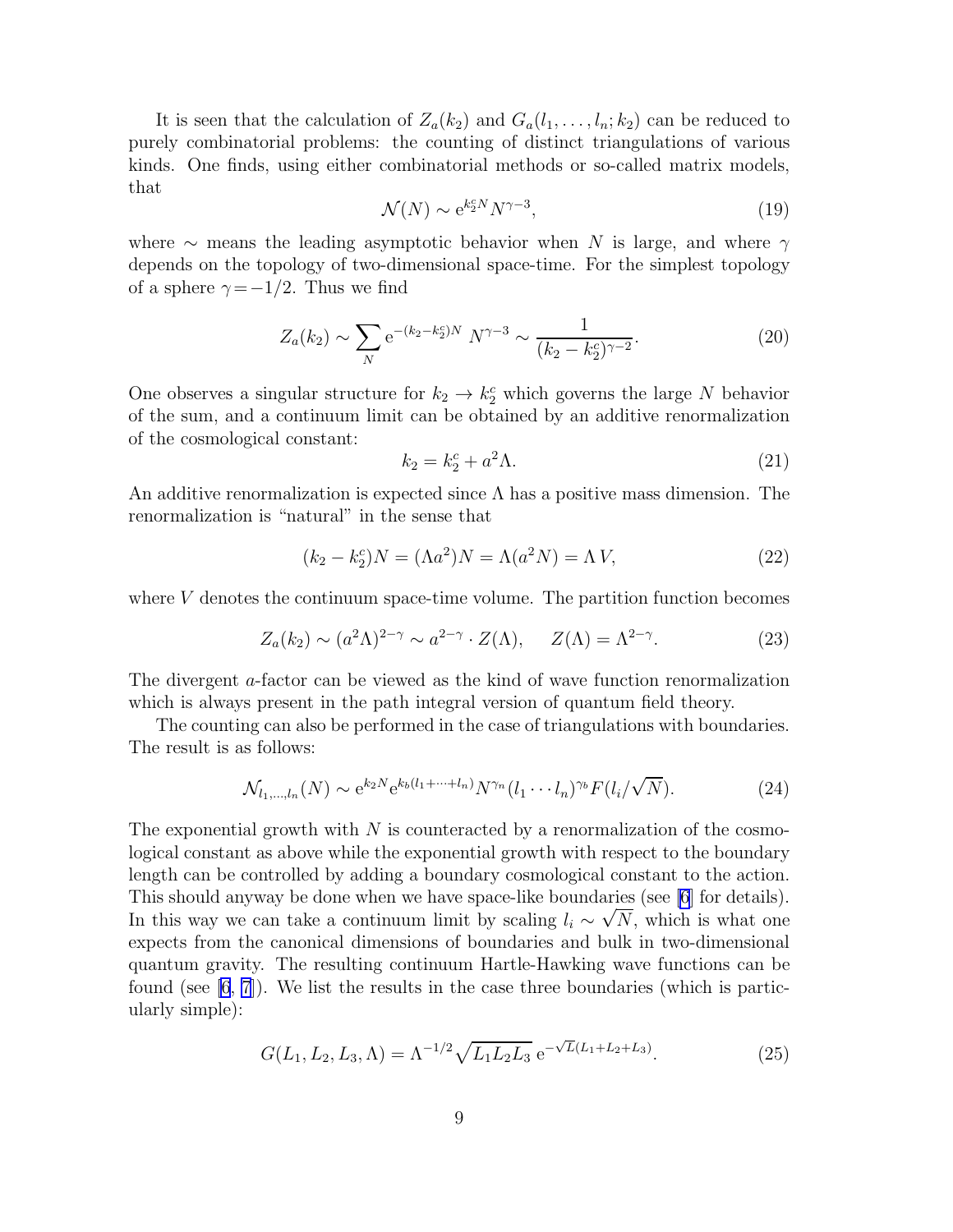### 3.2 Universality

It is important to understand that the results mentioned above are universal. The precise nature of the short distance regularization used is not important. We could have constructed our two-dimensional complexes from any combination of triangles, squares, pentagons etc with relative weights  $g_3, g_4, g_5, \ldots$  and we would have obtained the same continuum Hartle-Hawking wave function as long as the relative weights of the various kinds of polygons are non-negative. If some of the weights are taken negative the system can no longer be given a simple interpretation as twodimensional quantum gravity. However, it can be shown that they can be given the interpretation as certain matter fields coupled to two-dimensional random lattices of the kind used above in constructing the theory of two-dimensional quantum gravity. The fine-tuning of the coupling constants give us new continuum systems which can be viewed as certain conformal field theories coupled to two-dimensional quantum gravity  $[6, 8, 9]$  $[6, 8, 9]$  $[6, 8, 9]$  $[6, 8, 9]$  $[6, 8, 9]$ .

Thus we can view these generalized systems as a school book example of critical systems: they are defined in an infinite dimensional coupling constant space  $g_3, g_4, \ldots$  Fine-tuning the coupling constants bring us to a critical hyper-surface of co-dimension one, describing two-dimensional quantum gravity, and further finetuning leads to the critical behavior of certain conformal field theories coupled to two-dimensional quantum gravity. The critical exponents of the conformal field theories are changed (relative to their value in flat two-dimensional space) due to the influence of the fluctuating geometry, and likewise the behavior of two-dimensional quantum gravity is changed by the back-reaction of matter (see[[6](#page-19-0)] for details).

### 3.3 Quantum geodesic distance

The critical behavior of the conformal field theories coupled to quantum gravity can be calculated by looking at globally defined matter correlators. Let  $\phi(x)$  be a scalar matter field. Then

$$
\int \mathcal{D}[g(x)] \mathcal{D}\phi(x) e^{-S[g,\phi]} \int d^2x \sqrt{g(x)} \int d^2y \sqrt{g(y)} \phi(x)\phi(y) \tag{26}
$$

is reparameterization invariant and the scaling behavior of this correlator with respect to the cosmological constant  $\Lambda$  determines the scaling dimension of the fields and the critical exponents. The reason for this is that the average volume of spacetime is monitored by the cosmological constant,

$$
\langle V \rangle \sim \Lambda^{-1},\tag{27}
$$

and thus the finite-size scaling relations of the system are determined as functions of the cosmological constant.

However, from the theory of critical phenomena we know that the underlying universality of large scale fluctuations originating from quite different microscopic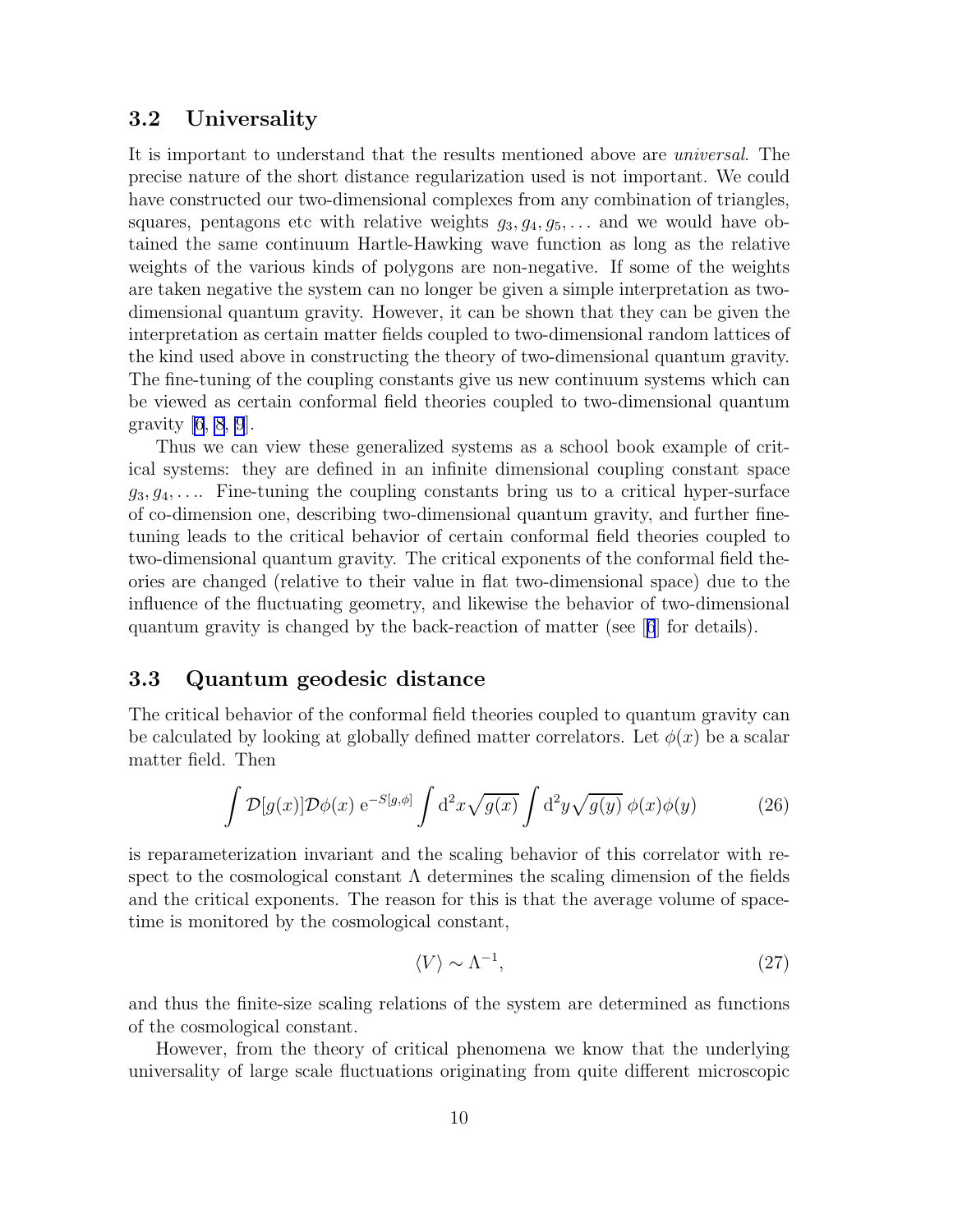<span id="page-10-0"></span>interactions is due to a *divergent* correlation length  $\xi(g_3, g_4, \ldots)$ . How do we define such a length in quantum gravity? An object like  $\langle \phi(x)\phi(y)\rangle$  has clearly no reparameterization invariant meaning if we view  $x$  and  $y$  as coordinates. Further, we have to integrate over all geometries and the (geodesic) distance between  $x$  and  $y$ will vary. One can define the concept of an invariance correlation function as follows [[10, 11](#page-20-0)]:

$$
\langle \phi(D)\phi(0) \rangle \equiv \int \mathcal{D}[g(z)] \mathcal{D}\phi(z) e^{-S[g,\phi]} \qquad (28)
$$

$$
\int d^2x \sqrt{g(x)} \int d^2y \sqrt{g(y)} \delta \left(D_g(x,y) - D\right) \phi(x)\phi(y).
$$

In (28)  $D_q(x, y)$  denotes the *geodesic distance* between the space-time points labeled x and y. Let us consider the simplest case where there are no matter Lagrangian at all and  $\phi(x) = 1$  in (28). In this case (28) can be viewed as the partition function  $G(D)$  for universes where two marked points are separated a given geodesic distance D. Again the calculation of this partition function reduces to the combinatorial problem of counting a certain class of two-geometries. And again one can solve the combinatorial problem. In the regularized theory one obtains for  $k_2$  close to the critical point [\[10](#page-20-0)]:

$$
G_a(d; k_2) = (k_2 - k_2^c)^{3/4} \frac{\cosh d \sqrt[4]{k_2 - k_2^c}}{\sinh^3 d \sqrt[4]{k_2 - k_2^c}}.
$$
\n(29)

Here  $d$  denotes a suitable discretized geodesic distance  $3$ 

If we take the continuum limit for the above "two-point" function it is seen that we are forced to scale geodesic distance anomalously:

$$
D = d\sqrt{a}.\tag{30}
$$

With this scaling we obtain

$$
G(D; \Lambda) = \Lambda^{3/4} \frac{\cosh \sqrt[4]{\Lambda}D}{\sinh^3 \sqrt[4]{\Lambda}D}.
$$
 (31)

This function behaves as two-point function: it falls of exponentially for large distances and it behaves power-like for distances smaller that  $1/\sqrt[4]{\Lambda}$ . The anomalous dimension of the geodesic distance is also reflected in the average space-time volume V enclosed in disc of (geodesic) radius D. One finds

$$
\langle V \rangle_D \sim R^4, \qquad R \ll 1/\sqrt[4]{\Lambda}.
$$
 (32)

<sup>3</sup> One expects "universality" in such choice. For instance one can define a distance between two vertices in the triangulation as the smallest number of links connecting them. Other definitions lead to identical results (see [\[11](#page-20-0)] for details).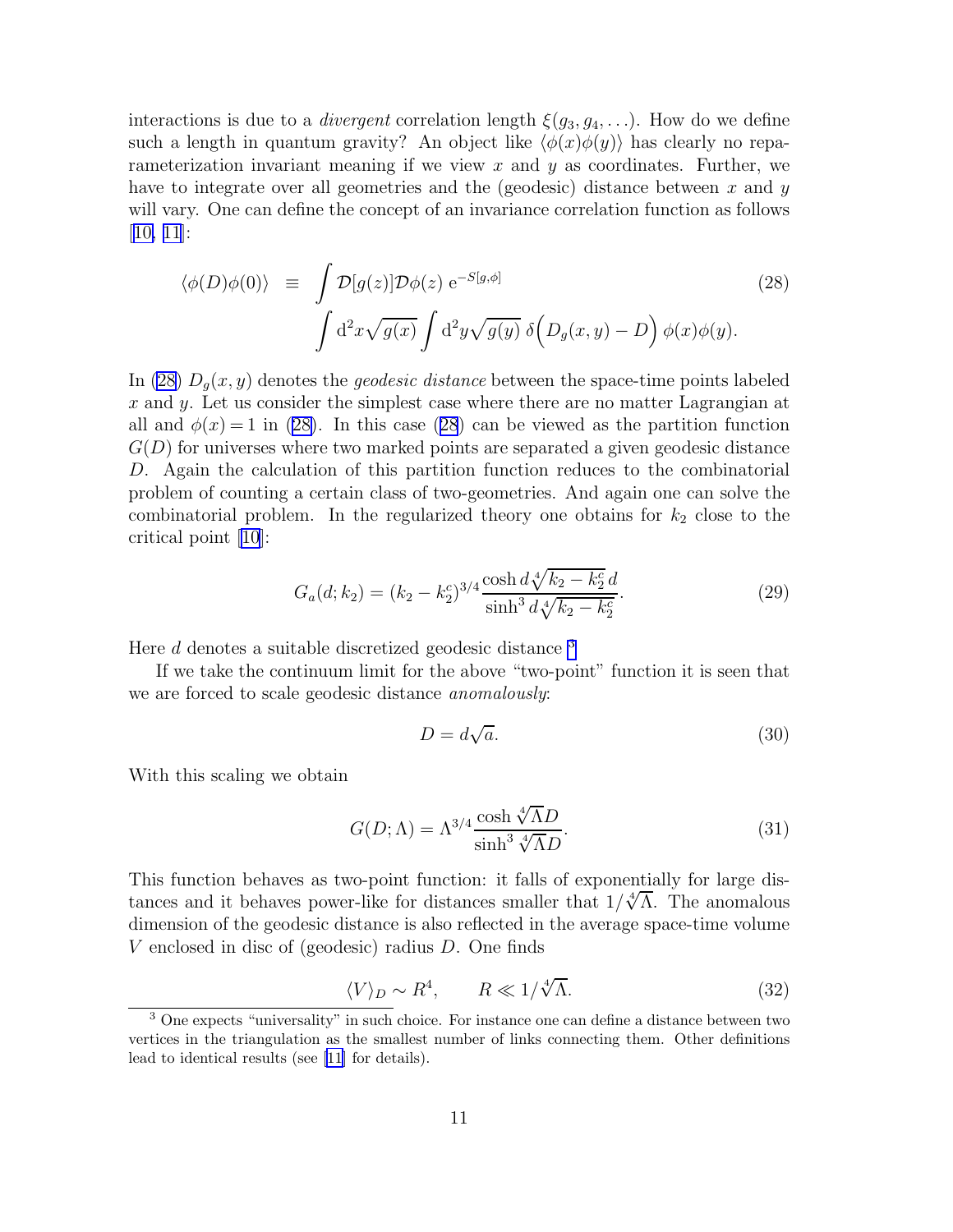<span id="page-11-0"></span>Thus the Hausdorff dimension of a typical two-dimensional geometry is four, as first realized in [\[12](#page-20-0)]. This is a genuine quantum phenomenon.

Until now it has not been possible to calculate analytically the two-point function [\(28\)](#page-10-0) when matter fields are present. However, it can be studied numerically and it can be verified that for the Ising model and the three-state Potts model coupled to two-dimensional quantum gravity one really obtains a *divergent* spin-spin correlation length when the spin couplings approach their critical values (see [\[13, 14\]](#page-20-0) for details).

### 3.4 The proper-time propagator and quantum geometry

An important tool used in the calculation of  $G(D; \Lambda)$  is the proper-time propagator. In Euclidean geometry proper-time  $T$  is equivalent to geodesic distance, which we have denoted D. Let  $B_1$  be a boundary. The distance of a point P to  $B_1$  is defined as the minimal geodesic distance of  $P$  to the points of  $B_1$ . We define another boundary  $B_2$  to be separated from it by a geodesic distance D, or proper-time T, if the distance of each point on  $B_2$  to  $B_1$  is D (note that the definition is asymmetric with respect to  $B_1$  and  $B_2$ ). The proper-time propagator  $G_{\Lambda}(B_1, B_2; T)$  is defined by summing over all two-geometries with boundaries  $B_1$  and  $B_2$ , such that  $B_2$  has geodesic distance T to  $B_1$ , the weight of each configuration given as usually by  $e^{-S}$ . It was first calculated in [\[12\]](#page-20-0), and in[[15](#page-20-0)] it was shown that the equation which determines it can be obtained by very simple "quantum geometric" reasoning. Consider Fig. [1.](#page-12-0) It shows a disc amplitude with one marked interior point  $P$  (the marked point on the boundary is irrelevant for the considerations to follow) Since  $P$  can be anywhere, marking a point corresponds to multiplying with the space-time volume  $V$  or (equivalently) differentiating after the cosmological constant. However, one can also make the following decomposition: P has a geodesic distance T to the boundary "1". Form the connected loop through  $P$  which has distance  $T$  to the boundary. One obtains all geometries with one marked point by integrating over  $T$  and the length of the loop through P. We thus have the following consistency equation involving the Hartle-Hawking wave function and the proper-time propagator:

$$
\frac{\partial G(L_1; \Lambda)}{\partial \Lambda} = \int dT dL_2 \ G_{\Lambda}(L_1, L_2; T) G(L_2; \Lambda)
$$
\n(33)

Under reasonable scaling assumptions one can show that eq. (33) determines the behavior of both  $G(L; \Lambda)$  and  $G_{\Lambda}(L_1, L_2; T)$ . Quite surprisingly one finds two different solutions [\[15](#page-20-0)]. One scaling behavior leads to the Hartle-Hawking wave function already encountered. The other consistent scaling behavior leads to a different twodimensional theory of quantum gravity which we call "Lorentzian" quantum gravity for reasons which will become clear in Sec. [5.](#page-15-0) At the moment we concentrate on the "Euclidean" quantum gravity theory discussed until now. Rather than discussing the explicit form of the proper-time propagator, let us give a further example of simple relations derived using "quantum geometry" (for more examples and a description of "operator product expansions" in two-dimensional quantum gravity see[[16\]](#page-20-0)).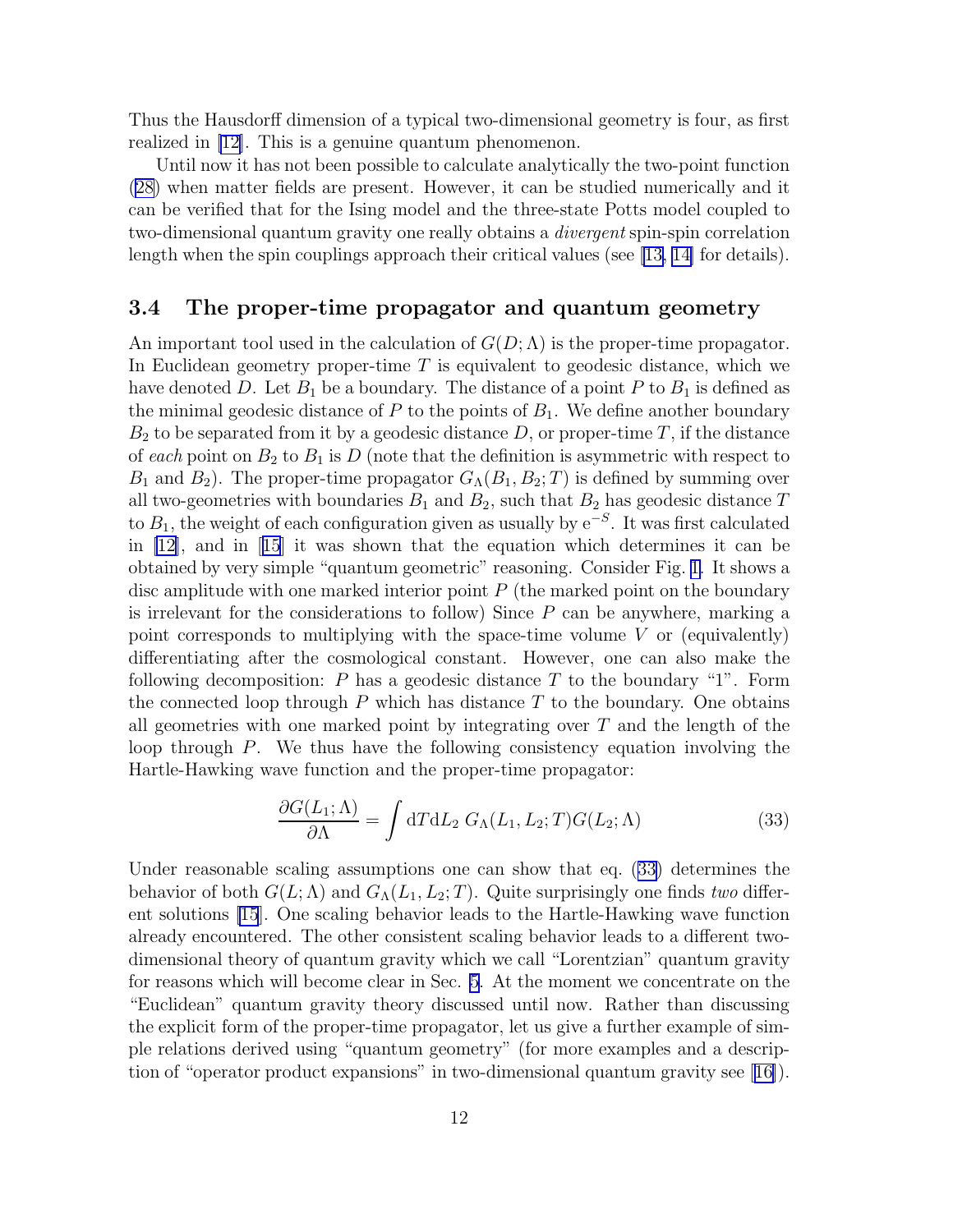<span id="page-12-0"></span>

Figure 1: A geometry contributing to the punctured disc amplitude (the punctured Hartle-Hawking wave function), decomposed into geometries contributing to the proper-time propagator and the disc amplitude.

The example will illustrate that the proper-time propagator contains all information about quantum gravity. We have already mentioned that the usual Hartle-Hawking wave function  $G(L; \Lambda)$  can be derived from properties of  $G_{\Lambda}(L_1, L_2; T)$ . Let us consider instead the two-loop function  $G(L_1, L_2; \Lambda)$ . It is not simply obtained from by integrating  $G_{\Lambda}(L_1, L_2; T)$  over T since boundary "2" of the space-times included in  $G_{\Lambda}(L_1, L_2; T)$  has a well-defined distance to boundary "1". No such relation exists between the boundaries in  $G(L_1, L_2; \Lambda)$ . However, starting at boundary "1" and moving in successive proper-time steps one will end in the situation shown in Fig. [2](#page-13-0). The "figure 8" amplitude[[17](#page-20-0)] with a boundary of length L is related to the disc amplitude by

$$
G_{fig-8}(L; \Lambda) \sim LG(L; \Lambda), \tag{34}
$$

simply because it is obtained by pinching the boundary of the disc amplitude. Finally we can write:

$$
G(L_1, L_2; \Lambda) = \int dT dL_3 \ G_{\Lambda}(L_1, L_3; T) (L_2 + L_3) G(L_2 + L_3; \Lambda).
$$
 (35)

Like the expression for the disc amplitude, which could be derived from general properties of the proper-time propagator, (35) is also an example of "quantum geometric" considerations, which in essence are just combinatorial identities.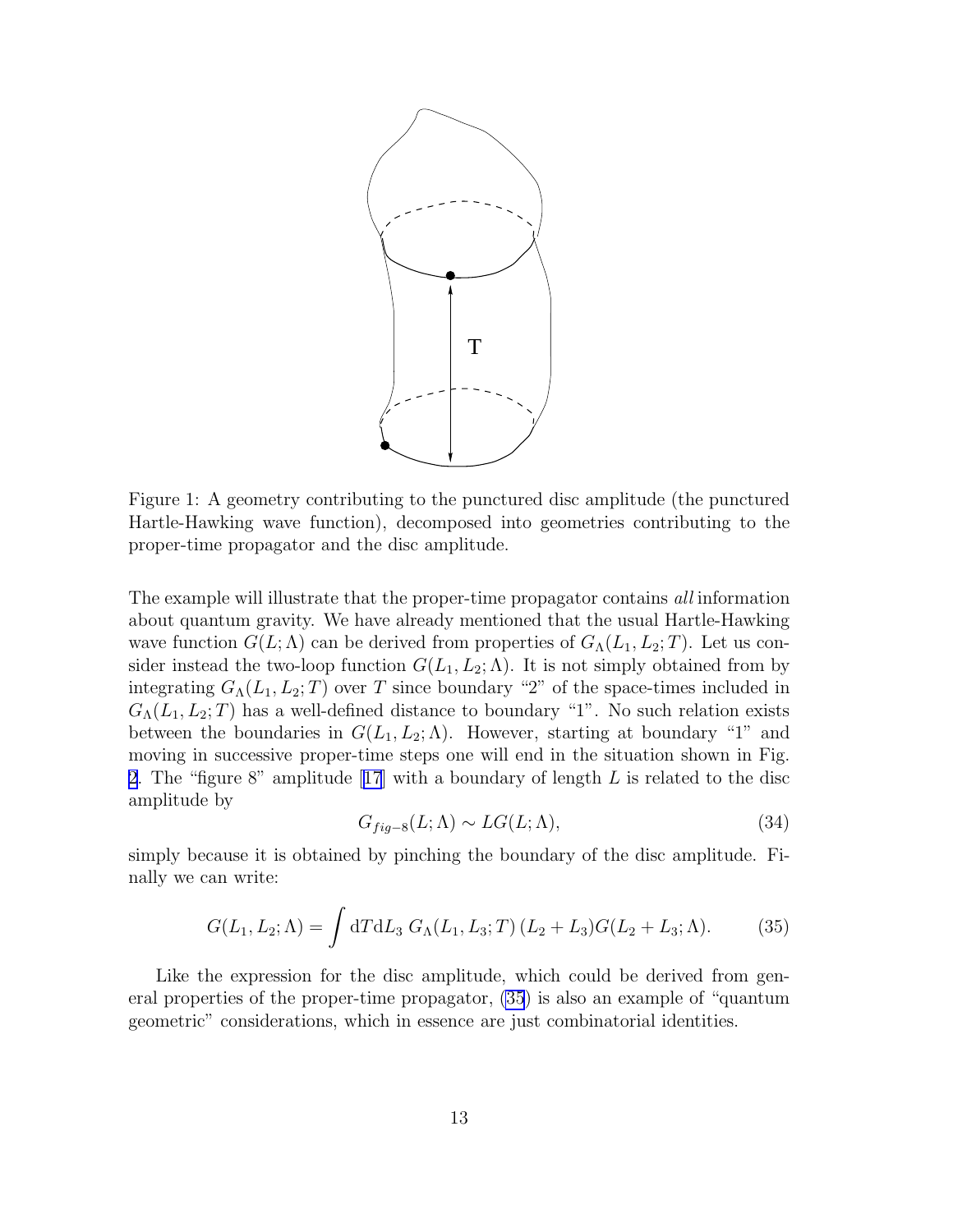<span id="page-13-0"></span>

Figure 2: A geometry contributing to  $G(L, L_2; \Lambda)$  decomposed into geometries contributing to  $G_{\Lambda}(L, L_1; T)$  and  $G_{f i g-8}(L_1 + L_2; \Lambda)$ . The latter is related to the disc amplitude (the Hartle-Hawking wave function)  $G(L_1 + L_2; \Lambda)$  as shown.

#### 3.5 Summary

Euclidean two-dimensional quantum gravity as described above as the continuum limit of a regularized theory of two-dimensional geometries is still awaiting a precise mathematical description. What is meant by this is the following: Consider the random walk process in  $\mathbb{R}^d$ . One can take the continuum limit in much the same way as we did in the construction of  $G(L_1, \ldots, L_n; \Lambda)$ . The number of random walks between point x and y in  $R^d$  grows exponentially with the number of steps in the random walk process and by fine-tuning the fugacity or stopping probability of the random walk process one can obtain the relativistic scalar particle propagator from point  $x$  to point  $y$ . This is in fact the typical "first quantized" path integral derivation of the free propagator. In this case we know the correct mathematical measure on the space of continuous path from x to y: it is the Wiener measure <sup>4</sup>. We would like to construct the corresponding measure on the space of two-dimensional continuous geometries. It should exist! Let us list the analogies between the the random walk and the "random geometries": Their numbers grow exponentially with the number of "elements" (steps in the random walk, triangles etc in the case of random geometries). The constants in the exponents are non-universal, but the

<sup>4</sup>A subtlety should be mentioned here: The usual Wiener measure is defined on the class of *parameterized* path. We need it on the class of *unparameterized* path. See [\[6](#page-19-0)] for a detailed discussion.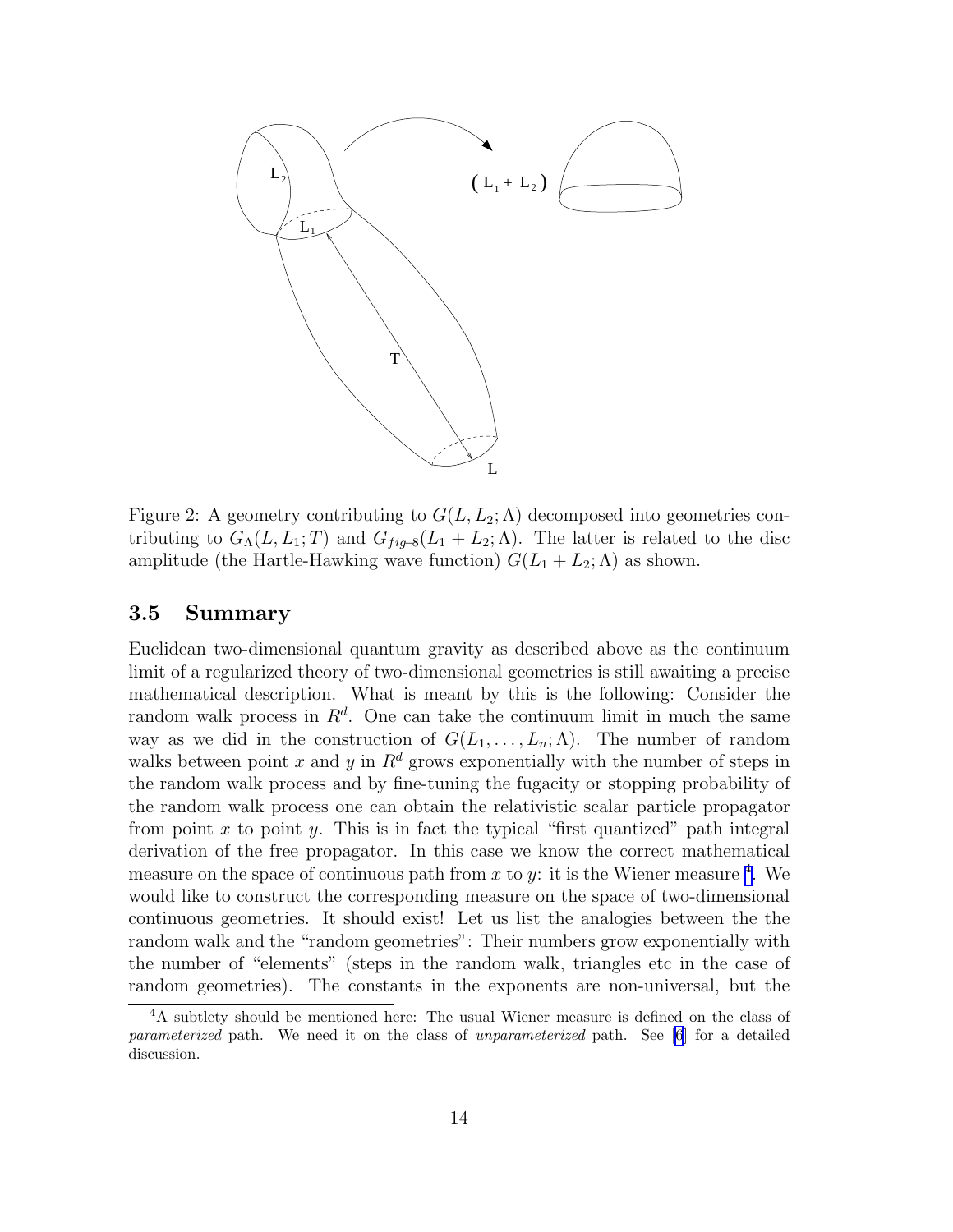leading corrections to the exponential growth are universal. A "typical" path or random geometry is fractal, in fact in almost the same way. The length of a "typical" path between x and y grows like  $|x-y|^2$  rather than like  $|x-y|$ . In the same way the area of a random two-geometry of (geodesic) diameter D grows as  $D^4$  rather than  $D^2$ . It thus seems that the class of continuous two-dimensional geometries constitutes a well-defined class of geometries, not much "wilder" than the class of continuous path<sup>5</sup>. Our results suggest that it should be possible to define a measure on this set, since we can constructively define the path integral over the set of two-geometries.

Some of the results mentioned above can be "guessed" from the continuum formulation of two-dimensional quantum gravity known as "Liouville quantum gravity". Let us consider a fixed topology, for instance that of the sphere, which we represent as the complex plane with  $\infty$  identified as the north-pole. Any metric can be decomposed as

$$
g_{\mu\nu} = e^{\phi} \delta_{\mu\nu},\tag{36}
$$

and has to satisfy certain regularity conditions at  $\infty$ . The corresponding classical action is simply

$$
S = \Lambda \int d^2x \sqrt{g} = \Lambda \int d^2x \; e^{\phi}.
$$
 (37)

However,  $\phi(x)$  is not a genuine dynamical field and the kinetic term comes entirely from the gauge fixing in the path integral:

$$
Z(\Lambda) = \int \mathcal{D}\phi \, \mathrm{e}^{-\int d^2 x (\Lambda \mathrm{e}^{\phi} + \alpha(\partial \phi)^2)}.
$$
 (38)

There are two problems associated with this partition function. The first is that a cut-off a should be invariant under reparameterization, i.e.

$$
a^2 = e^{\phi(x)}(dx_1^2 + dx_2^2),\tag{39}
$$

and the cut-off in parameter space  $R^2$  is thus field dependent. The next problem is the geometric observables we have discussed so far become non-local and complicated when formulated in terms of  $\phi(x)$ . For instant the concept of geodesic distance as used above in the combinatorial approach is difficult to treat in terms of  $\phi(x)$ . Nevertheless, a number of the results from the combinatorial approach has been verified in quantum Liouville theory via the study of vertex operators of the theory in the following sense: the study of the scaling properties of vertex operators allows one to make reasonable guesses of the scaling behavior of the "observables"  $G(L_1, \ldots, L_n; \Lambda)$  and in this way recover the results obtained constructively by combinatorial methods (see for instance[[18\]](#page-20-0)). It is worth emphasizing this, because it shows that there is an underlying continuum quantum theory at the critical point of the discretized theory, described by a Lagrangian and some standard rules of quantization, which however are technically difficult to implement because of the reparameterization invariance of the theory.

<sup>5</sup>A more precise description of the geometries will be given below when Lorentzian quantum gravity is discussed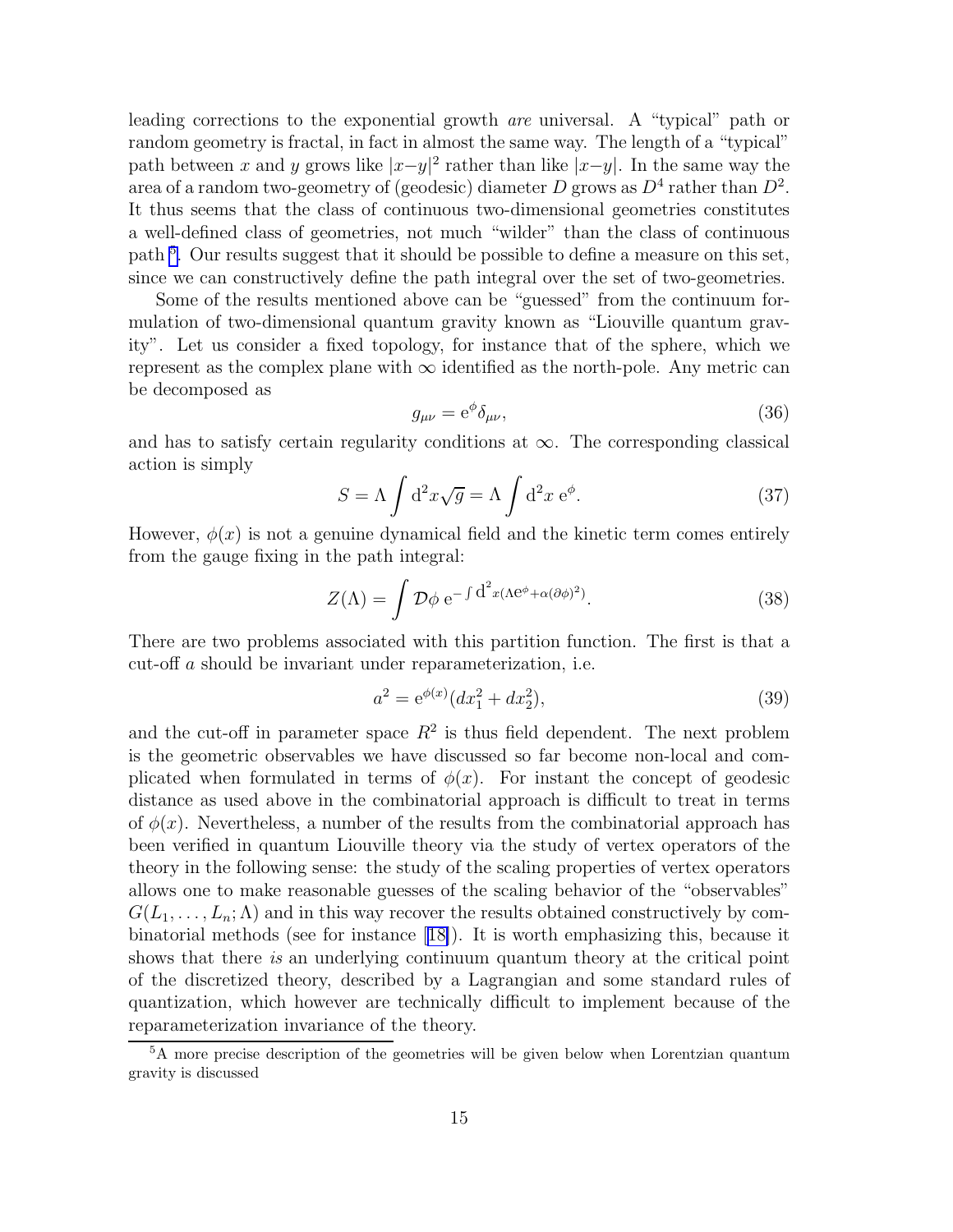### <span id="page-15-0"></span>4 Higher dimensions

Encouraged by the success of two-dimensional Euclidean quantum gravity one can try to follow the program outlined in the introduction and look for a non-trivial fixed point of four-dimensional quantum gravity in the spirit of *asymptotic safety* as defined by Weinberg. It is indeed possible to find a candidate fixed point using the simplest action mentioned in Sec. [2](#page-2-0) [\[19](#page-20-0), [20\]](#page-20-0). This fixed point seemed originally to relate in very interesting ways to various other proposals for a theory quantum gravity [\[21,](#page-20-0) [22\]](#page-21-0), but extensive computer simulations eventually established that the phase transition was a (weakly) first order transition[[23\]](#page-21-0) and thus could not serve as the desired fixed point of second or higher order <sup>6</sup> . In terms of the properties of "typical" configurations of four-dimensional Euclidean geometries there is a sharp contrast with the two-dimensional case: a typical geometry, constructed by gluing together equilateral four-simplices with weight "one" is singular: the fourdimensional space-time volume grows at least exponentially with geodesic radius of the universe: Thus one cannot talk about a definite fractal dimension of a "typical" geometry. The first order phase transition observed in the numerical simulations is a transition from such "crumpled" geometries of no extension to another phase where the geometries are "maximally elongated" and fractal, of fractal dimension two, namely so-called branched polymers [\[24\]](#page-21-0). Neither set of geometries can serve as an underlying set of geometries defining an interesting theory of four-dimensional quantum gravity.

The original hope was that *at* the transition point one could define a set of geometries of a well defined fractal dimension larger than or equal to four, which could serve as the underlying set of geometries used in the definition of the continuum path integral. However, the first order transition rules out this possibility: there is no smooth interpolation between to two extreme classes of geometries mentioned above.

No simple modification of the Einstein-Hilbert action seems to change the order of the transition [\[25\]](#page-21-0). The conclusion is that a continuum theory of Euclidean fourdimensional quantum gravity does not exist as a limit of the simplicial formulation given here.

<sup>6</sup>The situation is slightly more complicated: There is still an infinite volume limit for *all* values of the bare gravitational coupling constant by an appropriate fine-tuning of the cosmological coupling constant, as described in Sec. [2.](#page-2-0) However, unlike in two dimensions this infinite volume limit seems to be uninteresting from a physical point of view. We expect in four-dimensional quantum gravity to have genuine dynamical propagating degrees of freedom and the situation is thus more like twodimensional quantum gravity coupled to for instance an Ising model. While we can always take the infinite volume limit, there will only be one value of  $\beta$  (of  $k_2$ ) where the Ising spin correlation length diverges (where the graviton is massless).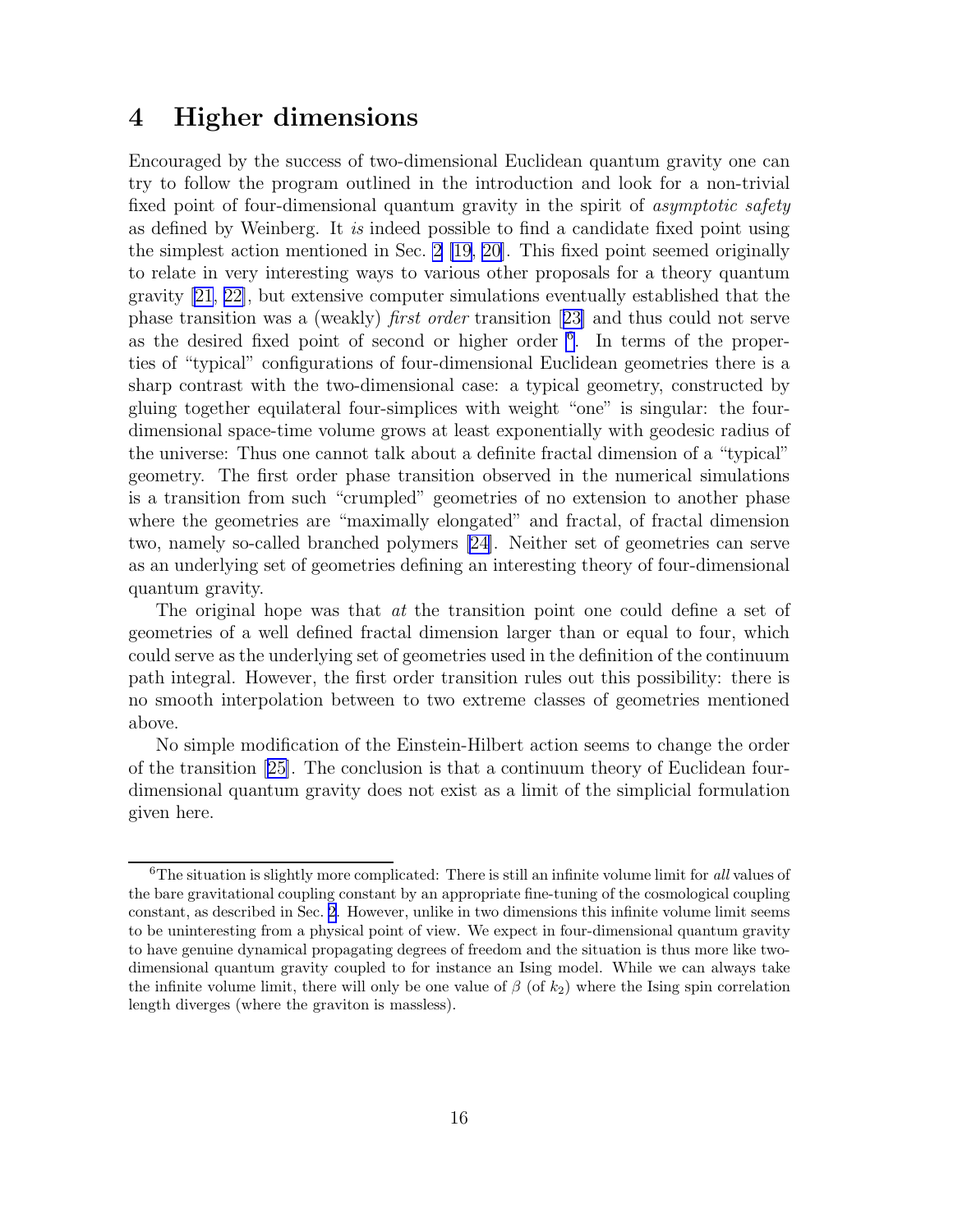<span id="page-16-0"></span>

Figure 3: Two successive spatial slices connected by fundamental building blocks. The spatial link of a triangle has  $ds^2 = a^2$  while the (two) time-like links have  $ds^2 = -a^2$  before rotating to Euclidean space-time.

# 5 Lorentzian quantum gravity

The relation between the theory of critical phenomena and Euclidean quantum field theory is well established. However, if the field theory in question is "quantum gravity" the situation is unclear. The results for Euclidean gravity mentioned in the former Section indicate that in higher than two dimensions one should not sum over Euclidean geometries if one wants a viable theory of quantum gravity. Twenty years ago Teitelboim suggested [\[26](#page-21-0)] that one should only sum over causal space-time histories in the (Minkowskian) path integral if one wanted to maintain causality in the quantum theory of gravity <sup>7</sup> . This idea was made concrete in simplicial quantum gravity in [\[15,](#page-20-0) [27\]](#page-21-0) and was denoted Lorentzian simplicial quantum gravity. More precisely, consider the proper-time propagator already defined above in the context of Euclidean quantum gravity. Let the allowed geometries entering in the sum between two spatial boundaries, separated by proper time  $T$  be all non-degenerate causal geometries which allow a proper time slicing <sup>8</sup> . In the context of simplicial gravity this can be made precise (see [\[15](#page-20-0)] for details): starting with a given spatial geometry one defines constructively the class of space-time geometries with a boundary separated from initial spatial surface by proper-time  $a, a$  been the lattice spacing, i.e. the cut-off. This is illustrated in the simplest case of two-dimensional Lorentzian gravity in Fig. 3, but can be generalized to three– and four-dimensional cases[[27](#page-21-0)]. Proceeding this way one defines the simplicial space-time geometries with two spatial boundaries separated a proper-time  $T = a \cdot n$  and which allow a proper-time slicing.

The class of simplicial geometries defined this way has the virtue that each geometry allows a natural rotation to Euclidean signature. Also the action is rotated as follows:  $iS_M \rightarrow -S_E$ , as in ordinary quantum field theory. This opens for the possibility to follow the standard procedure and first rotate to Euclidean signature, then perform the summation over space-time histories and finally to rotate proper-time

<sup>7</sup>Related ideas have been discussed in [\[28](#page-21-0), [29](#page-21-0)].

<sup>&</sup>lt;sup>8</sup>It is often stated that proper-time is a bad "time" choice since it can become singular in the context of initial value problems of General Relativity. However, in the path integral such singular behavior is most likely unimportant and of zero measure.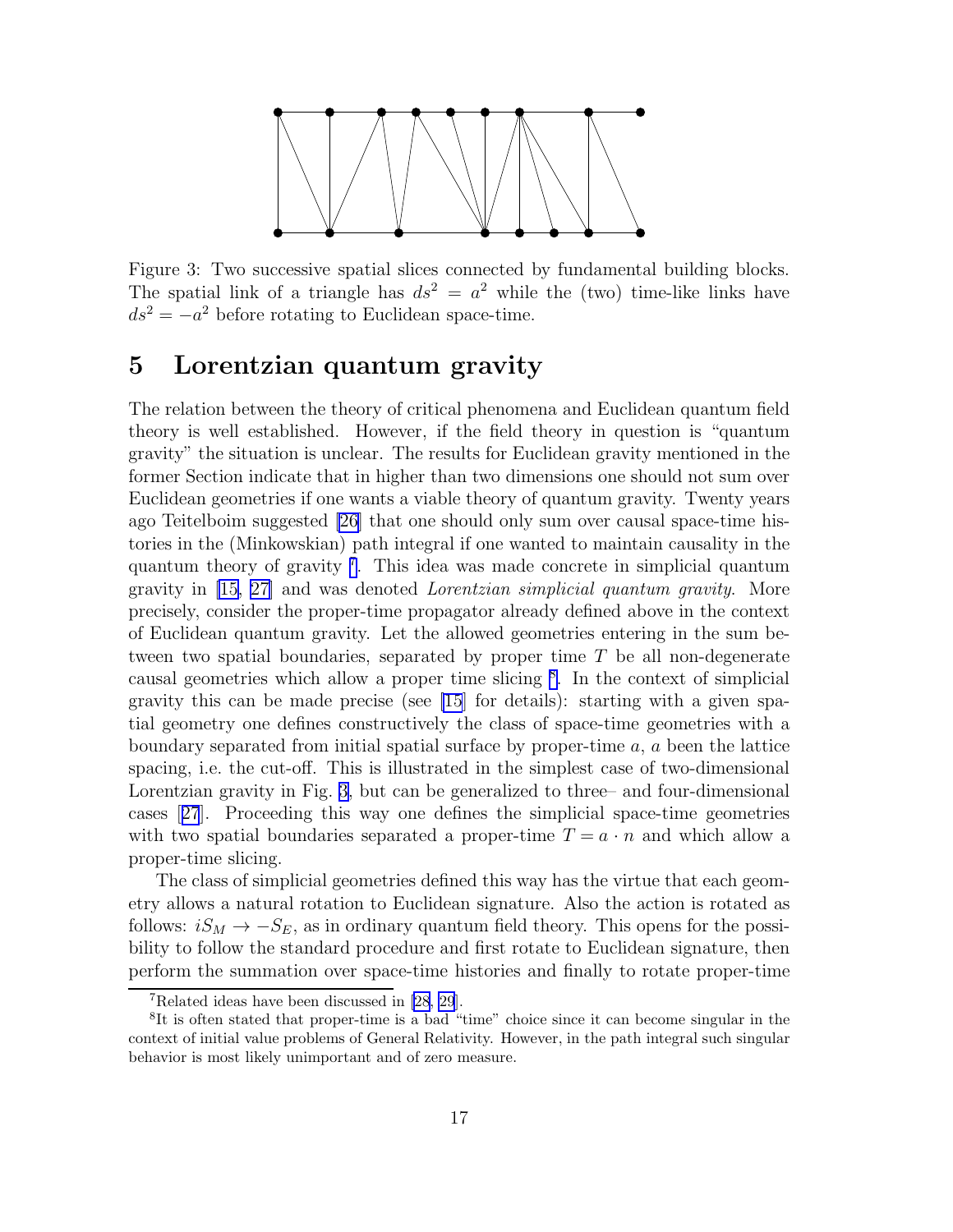back to Minkowskian signature. The difference from the Euclidean path integral considered in Sec. [4](#page-15-0) is the requirement that each Euclidean geometry entering in the sum over space-time histories comes from a Minkowskian non-degenerate geometry which allows a proper-time slicing. In particular, this implies that the spatial geometry obtained at a given proper-time is always connected. This is quite natural from the point of view of canonical quantization. The possibility of splitting space in several components is not natural in the framework of canonical quantization. However, if we return to two-dimensional Euclidean quantum gravity it is seen that the proper-time slicing does not respect this. Starting out with a connected boundary of a "typical" two-dimensional Euclidean geometry and implementing a proper-time slicing, the spatial slices will in general consist of many disconnected components. In fact, the main difference between the class of of geometries used in Euclidean two-dimensional quantum gravity and Lorentzian two-dimensional quantum gravity can be understood by looking at the proper-time slicing [\[30\]](#page-21-0). In Lorentzian quantum gravity the typical fluctuating geometry is genuining two-dimensional<sup>9</sup>. One obtains a typical Euclidean geometry by allowing the outgrowth of a baby universe at each space-time point. In this way the four-dimensional fractal structure of a typical quantum configuration can be understood as a kind of "product" of ordinary two-dimensional space-times.

In view of the universality mentioned in connection with two-dimensional Euclidean quantum gravity it is surprising that there exists another fixed point belonging to a different universality class and corresponding to Lorentzian two-dimensional quantum gravity, but this universality class is now well understood in the context of critical phenomena [\[31\]](#page-21-0). To make this possibility of two different types of critical behavior more clear let us consider a model which allows for the creation of baby universes along with the propagation of the two-dimensional Lorentzian space-time. Such a possibility is shown in Fig. [4](#page-18-0). Compared to Fig. [3](#page-16-0) one allows for the possibility of a baby universe to be created at any point at the spatial slice at proper time t and then to develop independently of the "parent universe". Let  $G_{\Lambda}(L_1, L_2; T)$ be the proper-time propagator mentioned above, T being the proper-time and let  $G_{\Lambda}(X, Y; T)$  be the Laplace transform of  $G_{\Lambda}(L_1, L_2; \Lambda)$  (and similarly  $G(X; \Lambda)$ ) the Laplace transform of the Hartle-Hawking wave function  $G(L; \Lambda)$ ). Again it has a combinatorial interpretation and from this one can derive the following equation (see [\[15\]](#page-20-0) for details):

$$
a^{\varepsilon} \frac{\partial}{\partial T} G_{\Lambda}(X, Y; T) = -a \frac{\partial}{\partial X} \Big( [X^2 - \Lambda + \kappa a^{\eta - 2} G(X; \Lambda)] G_{\Lambda}(X, Y; T) \Big) \tag{40}
$$

Here  $\kappa$  is the coupling constant for creating a baby universe at a space-time point. The exponents  $\varepsilon$  and  $\eta$  are related to the dimension of proper-time (or geodesic distance) and the Hartle-Hawking wave function:  $T \sim a^{\varepsilon}$  and  $G(X, \Lambda) \sim a^{-\eta}$ ,

<sup>9</sup>The fact that a typical Lorentzian geometry is not *fractal* does not mean that it is not fluctuating. In fact, in the case of two-dimensional Lorentzian geometries, the fluctuation of the spatial volume (length)  $L(t)$ , where t denotes proper time, is maximal:  $\langle L^2 \rangle - \langle L \rangle^2 \sim \langle L \rangle^2$ .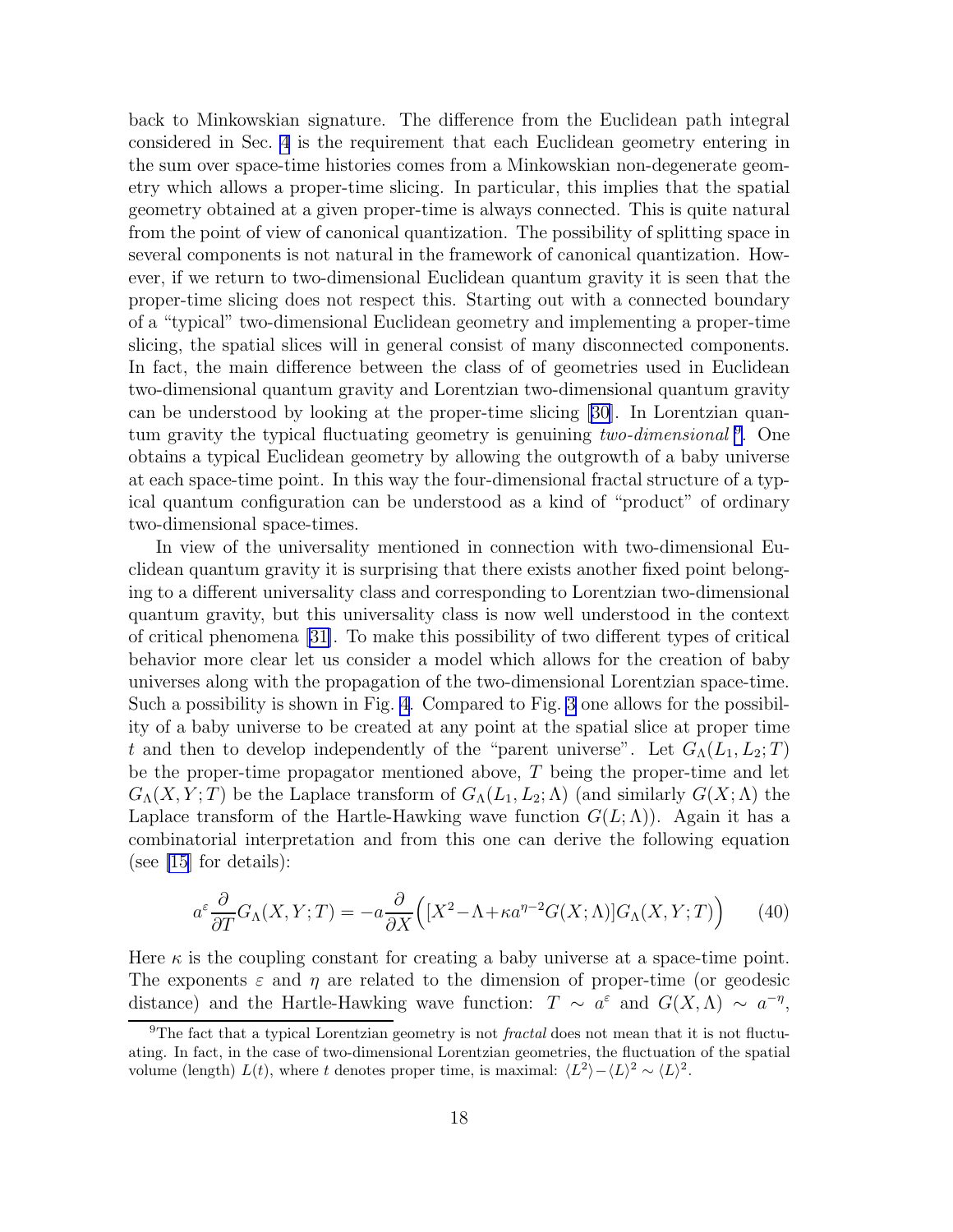<span id="page-18-0"></span>

Figure 4: The creation of a baby universe in the time-evolution of two-dimensional space-times indicated in Fig. [3.](#page-16-0) At successive time-steps the baby universe should be considered as detached from the "parent universe".

where  $\sim$  just indicates the dimension. One can show, using eq. [33](#page-11-0) (i.e. Fig. [1\)](#page-12-0) that there are only two consistent choices: (1)  $\kappa = 0$ ,  $\varepsilon = 1$ , and  $\kappa > 0$ ,  $\varepsilon = 1/2$  and  $\eta = 3/2$ (see again[[15\]](#page-20-0) for details). The first case corresponds to two-dimensional Lorentzian quantum gravity where proper-time scales canonically in accordance with the fact that the fractal dimension of a typical geometry is two. The second case corresponds to two-dimensional Euclidean quantum gravity where the geodesic distance scales anomalously and the fractal dimension of a typical geometry is four.

The coupling of matter to two-dimensional Lorentzian gravity is also (partially) understood. The Ising model maintains its flat space critical exponents[[32](#page-21-0)], and the interaction between matter fields and quantum gravity is weak  $10$  as long as the central change c of the matter field is less than one  $11$ . This is in contrast to Euclidean quantum gravity where the critical exponents of matter as well as the critical exponents of quantum gravity itself are changed due to the coupling.

### 5.1 Higher dimensional Lorentzian quantum gravity

The theory of Lorentzian simplicial quantum gravity has been formulated in two, three and four dimensions. It has been solved analytically in two dimensions, as described above and its relation to two-dimensional Euclidean quantum gravity is understood. The main question is of course if it provides us with a viable four dimensional theory of quantum gravity in the spirit of asymptotic safety. So far only the three-dimensional theory has been investigated in some detail, this made possible because it can be mapped on a matrix model which allows us to do perform some

 $10$ Again it should be emphasized that a "weak" interaction does not imply that there is no interaction, only that it does not change general properties of the class of geometries used to define the continuum path integral, i.e. the fractal dimension of these geometries.

<sup>&</sup>lt;sup>11</sup>When  $c > 1$  computer simulations have shown a strong back-reaction of matter on geometry [\[33](#page-22-0)].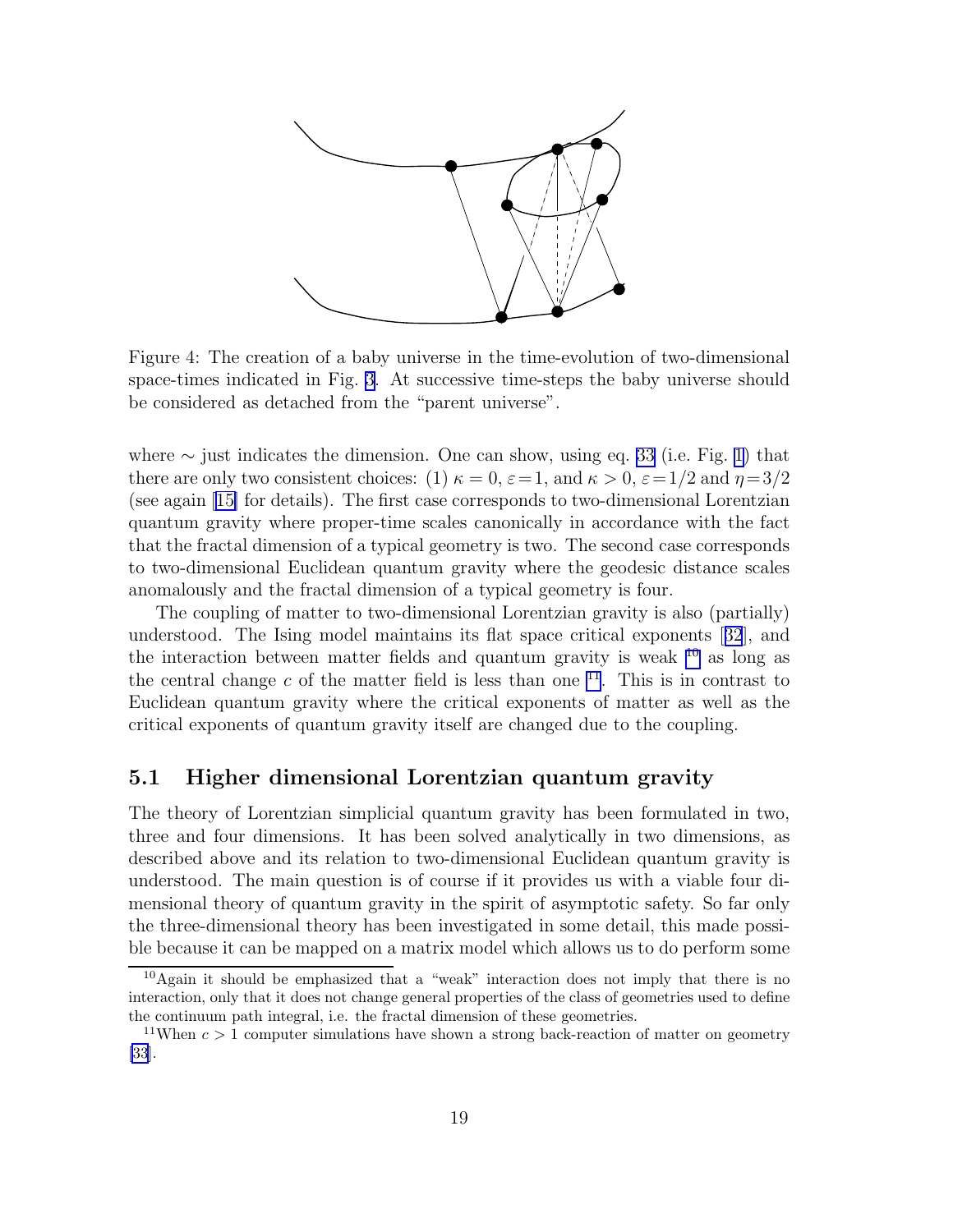<span id="page-19-0"></span>analytical calculations[[34\]](#page-22-0) and because it is possible to perform numerical simulations [\[35](#page-22-0)]. Three-dimensional quantum gravity is not without interest. Although it contains no propagating gravitons, i.e. no field-theoretical degrees of freedom, it is formally non-renormalizable when expanded around a fixed background geometry. The results obtained so far are quite encouraging. They indicate that one can take a continuum limit which describe quantum fluctuations around a background geometry created by the presence of a positive cosmological constant. However, more work is needed to substantiate this interpretation. If this works out and one can establish a firm connection to canonically quantized three-dimensional quantum gravity, Lorentzian simplicial quantum gravity will be a most interesting candidate for a regularized, background independent theory of four-dimensional quantum gravity, formulated entirely in terms of fluctuating geometries.

## Acknowledgments

It is a pleasure to thank K. Anagnostopoulos, J. Jurkiewics, R. Loll and Y. Makeenko collaborations associated with the work reported here. This work was supported by "MaPhySto", the Center of Mathematical Physics and Stochastics, financed by the National Danish Research Foundation as well as by the EU network on "Discrete Random Geometry", grant HPRN-CT-1999-00161, and by the ESF network no.82 on "Geometry and Disorder".

# References

- [1] V. A. Kazakov, A. A. Migdal and I. K. Kostov, Critical Properties Of Randomly Triangulated Planar Random Surfaces, Phys. Lett. B 157 (1985) 295.
- [2] F. David, A Model Of Random Surfaces With Nontrivial Critical Behavior, Nucl. Phys. B 257 (1985) 543.
- [3] J. Ambjørn, B. Durhuus and J. Frohlich, Diseases Of Triangulated Random Surface Models, And Possible Cures, Nucl. Phys. B 257 (1985) 433; The Appearance Of Critical Dimensions In Regulated String Theories, II., Nucl. Phys. B 275 (1986) 161.
- [4] J. Ambjørn, B. Durhuus, J. Frohlich and P. Orland, The Appearance Of Critical Dimensions In Regulated String Theories, Nucl. Phys. B 270 (1986) 457.
- [5] T. Regge: General relativity without coordinates, Nuovo Cim. A 19 (1961) 558- 571.[[hep-th/9807216\]](http://arxiv.org/abs/hep-th/9807216).
- [6] J. Ambjørn, B. Durhuus and T. Jonsson, Quantum Geometry. A Statistical Field Theory Approach, Cambridge Univ. Press (1997) 363 p.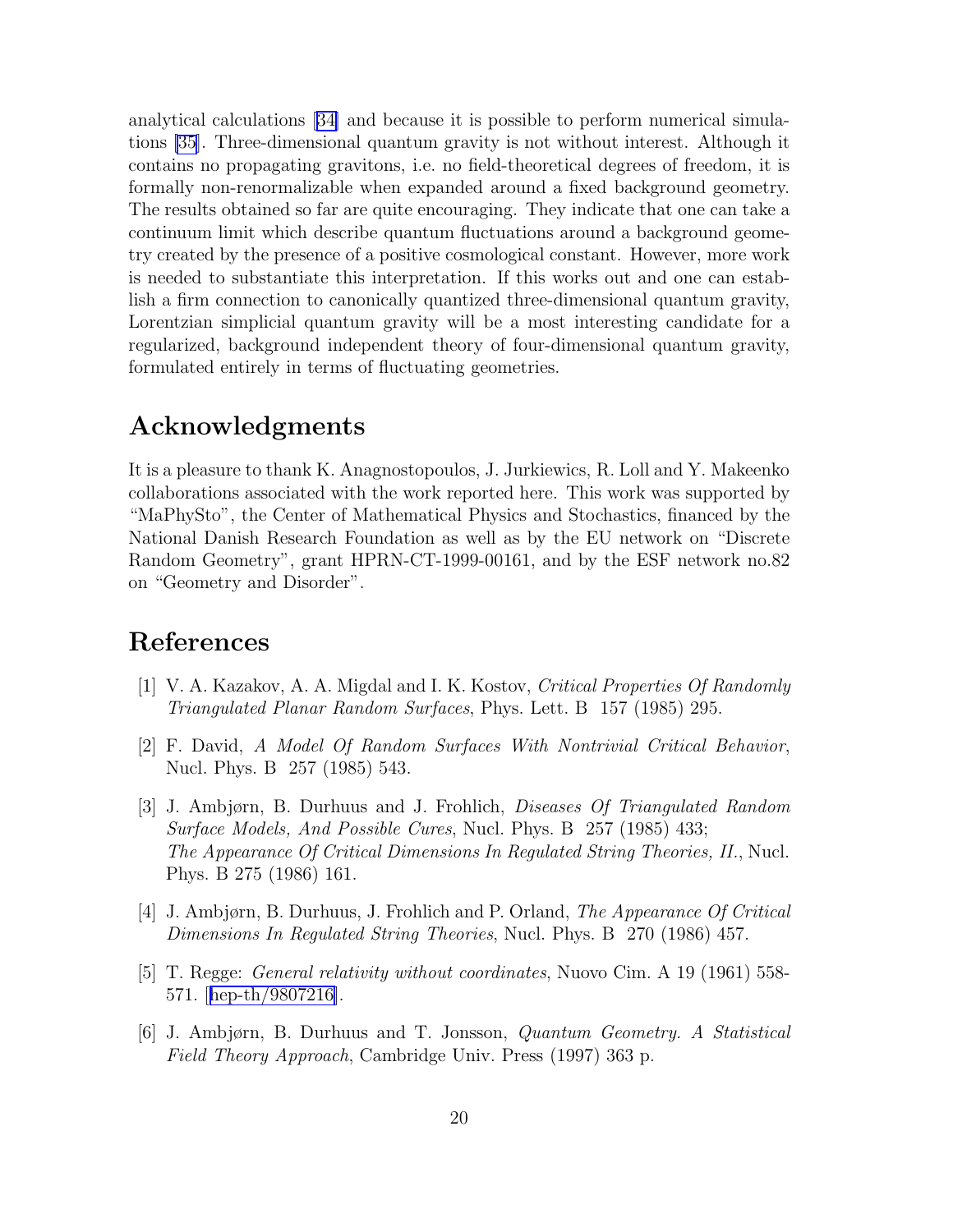- <span id="page-20-0"></span>[7] J. Ambjørn, J. Jurkiewicz and Y. M. Makeenko, Multiloop Correlators For Two-Dimensional Quantum Gravity, Phys. Lett. B 251 (1990) 517.
- [8] V. A. Kazakov, The Appearance Of Matter Fields From Quantum Fluctuations Of 2-D Gravity, Mod. Phys. Lett. A 4 (1989) 2125.
- [9] M. Staudacher, The Yang-Lee Edge Singularity On A Dynamical Planar Random Surface, Nucl. Phys. B 336 (1990) 349.
- [10] J. Ambjørn and Y. Watabiki: Scaling in quantum gravity, Nucl. Phys. B 445 (1995) 129-144 [\[hep-th/9501049](http://arxiv.org/abs/hep-th/9501049)].
- [11] J. Ambjørn, J. Jurkiewicz and Y. Watabiki: On the fractal structure of two-dimensional quantum gravity, Nucl. Phys. B 454 (1995) 313-342[[hep](http://arxiv.org/abs/hep-lat/9507014)[lat/9507014](http://arxiv.org/abs/hep-lat/9507014)].
- [12] H. Kawai, N. Kawamoto, T. Mogami and Y. Watabiki: Transfer matrix formalism for two-dimensional quantum gravity and fractal structures of space-time, Phys. Lett. B 306 (1993) 19-26[[hep-th/9302133](http://arxiv.org/abs/hep-th/9302133)].
- [13] J. Ambjørn, K. N. Anagnostopoulos, U. Magnea and G. Thorleifsson, Phys. Lett. B 388 (1996) 713 [\[hep-lat/9606012\]](http://arxiv.org/abs/hep-lat/9606012).
- [14] J. Ambjørn and K. N. Anagnostopoulos, Nucl. Phys. B 497, 445 (1997)[[hep](http://arxiv.org/abs/hep-lat/9701006)[lat/9701006](http://arxiv.org/abs/hep-lat/9701006)].
- [15] J. Ambjørn and R. Loll: Non-perturbative Lorentzian quantum gravity, causality and topology change, Nucl. Phys. B 536 (1998) 407-434 [\[hep-th/9805108](http://arxiv.org/abs/hep-th/9805108)].
- [16] H. Aoki, H. Kawai, J. Nishimura and A. Tsuchiya: Operator product expansion in two-dimensional quantum gravity, Nucl. Phys. B 474 (1996) 512-528[[hep](http://arxiv.org/abs/hep-th/9511117)[th/9511117\]](http://arxiv.org/abs/hep-th/9511117).
- [17] E. Adi and S. Solomon, The Solution to Wheeler-DeWitt is eight, Phys. Lett. B 336 (1994) 152 [\[hep-th/9404079](http://arxiv.org/abs/hep-th/9404079)].
- [18] G. W. Moore, N. Seiberg and M. Staudacher, From loops to states in 2-D quantum gravity, Nucl. Phys. B 362 (1991) 665.
- [19] J. Ambjørn and J. Jurkiewicz: Four-dimensional simplicial quantum gravity, Phys. Lett. B 278 (1992) 42-50.
- [20] M.E. Agishtein and A.A. Migdal: Simulations of four-dimensional simplicial quantum gravity, Mod. Phys. Lett. A 7 (1992) 1039-1061.
- [21] I. Antoniadis, P. O. Mazur and E. Mottola, Scaling behavior of quantum four geometries, Phys. Lett. B 323 (1994) 284[[hep-th/9301002](http://arxiv.org/abs/hep-th/9301002)]. Criticality and scaling in 4D quantum gravity,' Phys. Lett. B 394 (1997) 49 [[hep-th/9611145\]](http://arxiv.org/abs/hep-th/9611145).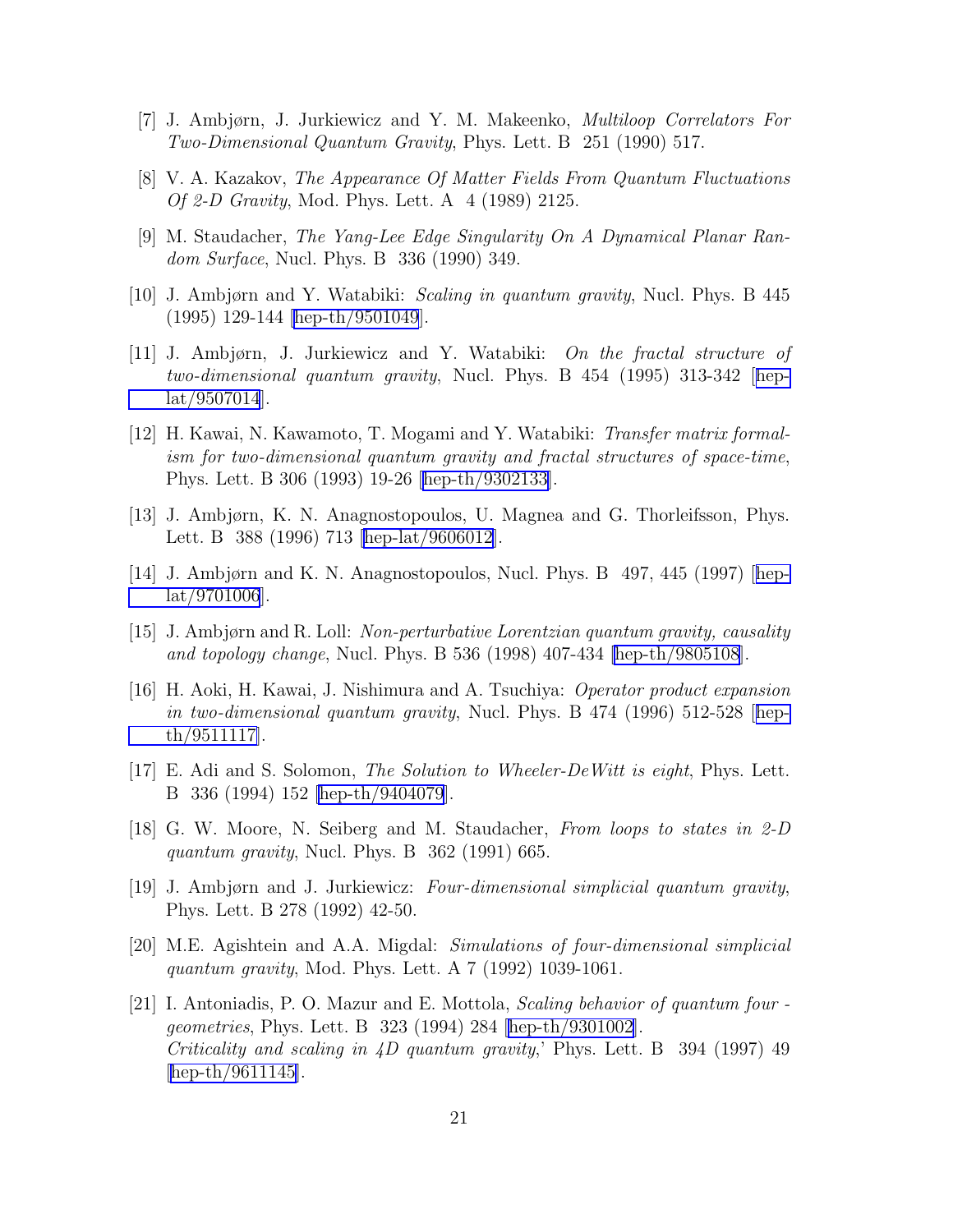- <span id="page-21-0"></span>[22] H. Kawai and M. Ninomiya, Renormalization Group And Quantum Gravity, Nucl. Phys. B 336 (1990) 115. H. Kawai, Y. Kitazawa and M. Ninomiya, Ultraviolet stable fixed point and scaling relations in  $(2+epsilon)$ -dimensional quantum gravity, Nucl. Phys. B 404 (1993) 684 [\[hep-th/9303123](http://arxiv.org/abs/hep-th/9303123)].
- [23] P. Bialas, Z. Burda, A. Krzywicki and B. Petersson: Focusing on the fixed point of 4-d simplicial gravity., Nucl. Phys. B 472 (1996) 293-308 [\[hep-lat/9601024](http://arxiv.org/abs/hep-lat/9601024)].
- [24] J. Ambjørn and J. Jurkiewicz, Scaling in four-dimensional quantum gravity, Nucl. Phys. B 451 (1995) 643 [\[hep-th/9503006](http://arxiv.org/abs/hep-th/9503006)].
- [25] J. Ambjørn, K. N. Anagnostopoulos and J. Jurkiewicz, Abelian gauge fields coupled to simplicial quantum gravity, JHEP 9908 (1999) 016[[hep-lat/9907027](http://arxiv.org/abs/hep-lat/9907027)].
- [26] C. Teitelboim, Causality Versus Gauge Invariance In Quantum Gravity And Supergravity, Phys. Rev. Lett. 50 (1983) 705.
- [27] J. Ambjørn, J. Jurkiewicz and R. Loll: A nonperturbative Lorentzian path integral for gravity, Phys. Rev. Lett. 85 (2000) 924-927 [\[hep-th/0002050\]](http://arxiv.org/abs/hep-th/0002050). Dynamically triangulating Lorentzian quantum gravity, Nucl. Phys. B 610 (2001) 347[[hep-th/0105267\]](http://arxiv.org/abs/hep-th/0105267).
- [28] F. Markopoulou and L. Smolin, Causal evolution of spin networks, Nucl. Phys. B 508 (1997) 409-430,[[gr-qc/9702025;](http://arxiv.org/abs/gr-qc/9702025) Quantum geometry with intrinsic local causality, Phys. Rev. D 58 (1998) 084032, [gr.qc/9712067].
- [29] L. Bombelli, J. Lee, D. Meyer and R. Sorkin, Space-time as a causal set, Phys. Rev. Lett. 59 (1987) 521-524. D.P. Rideout and R.D. Sorkin, Classical sequential growth dynamics for causal sets, Phys. Rev. D 61 (2000) 024002[[gr-qc/9904062\]](http://arxiv.org/abs/gr-qc/9904062).
- [30] J. Ambjørn, J. Correia, C. Kristjansen and R. Loll: The relation between Euclidean and Lorentzian 2D quantum gravity, Phys. Lett. B 475 (2000) 24-32 [[hep-th/9912267\]](http://arxiv.org/abs/hep-th/9912267).
- [31] P. Di Francesco, E. Guitter and C. Kristjansen: Integrable 2-d Lorentzian gra*vityand random walks*, Nucl. Phys. B  $567 (2000) 515-553$  [[hep-th/9907084](http://arxiv.org/abs/hep-th/9907084)]; Generalized Lorentzian gravity in  $(1+1)D$  and the Calogero Hamiltonian, Nucl. Phys. B 608 (2001) 485 [\[hep-th/0010259\]](http://arxiv.org/abs/hep-th/0010259).
- [32] J. Ambjørn, K.N. Anagnostopoulos and R. Loll: A new perspective on matter coupling in 2d quantum gravity, Phys. Rev. D 60 (1999) 104035[[hep](http://arxiv.org/abs/hep-th/9904012)[th/9904012\]](http://arxiv.org/abs/hep-th/9904012).